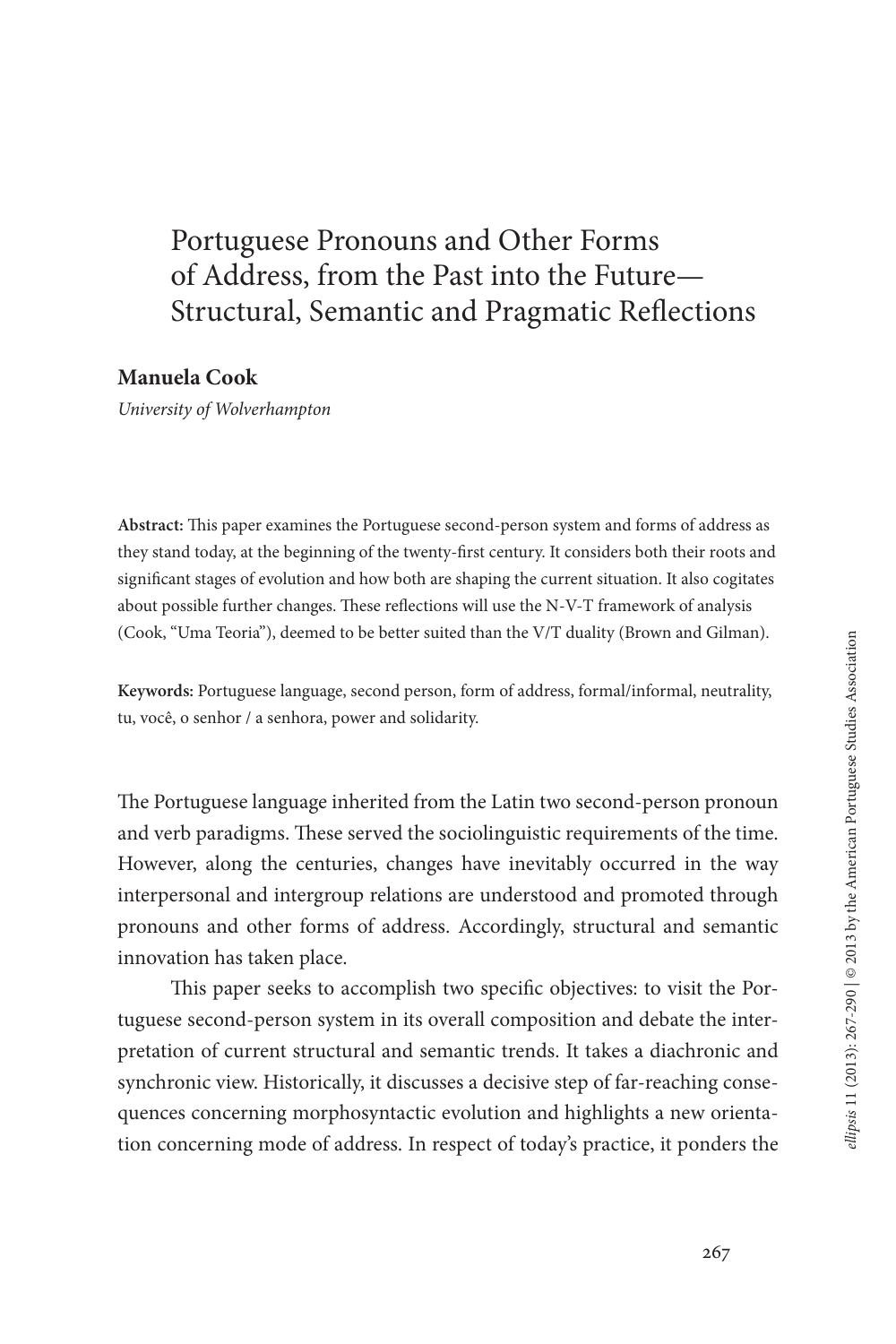current *status quo* in the Lusophone world and speculates about the future. Geographical variation is taken into account where it plays a significant role. Additionally, as an extra thread of discussion, comparisons will be made between Portuguese and English performance.

The Portuguese second-person system will be initially discussed within the customary formal/informal V/T binary of assessment based on Brown and Gilman's study of pronouns of address. Subsequently Cook's N-V-T framework of analysis ("Uma Teoria") will be called upon as a more comprehensive theoretical model that will enable a clearer understanding of the Portuguese second-person system and forms of address. The examples quoted in the discussion represent acknowledged practice as confirmed by previous academic research and as registered in descriptive and normative grammar texts.

1. The Portuguese second-person subject: origin and evolution

In today's world of Internet facilities and prompt global communication, the English language is the main lingua franca, as acknowledged by many, for instance Crystal (*English as a Global Language; Language and the Internet*). It is understandable that other idioms may feel pressure to bring some of their features closer to English so as to become more accessible to Anglophone speakers.

For an Anglophone speaker, "você" is a convenient encoder for English "you" as a gateway into the Portuguese second-person system. However, a deeper understanding is required for a proficient grasp of grammatical, semantic and pragmatic subtleties. An introductory step in that direction is taken in the first section of the present paper, which looks at the subject constituent for the second person in the Portuguese language throughout the times, from its earliest forms to the key elements in current practice.

#### 1.1 The Latin inheritance

Originally, as received from Latin, the Portuguese second person had two distinct subject pronouns, "tu" (Latin *t*ū), when addressing one individual, and "vós" (Latin *v*ō*s*), for more than one. To these subject pronouns corresponded distinctive endings in the accompanying verbs. In addition to denoting plural, subject pronoun "vós", with its accompanying verb ending, also served another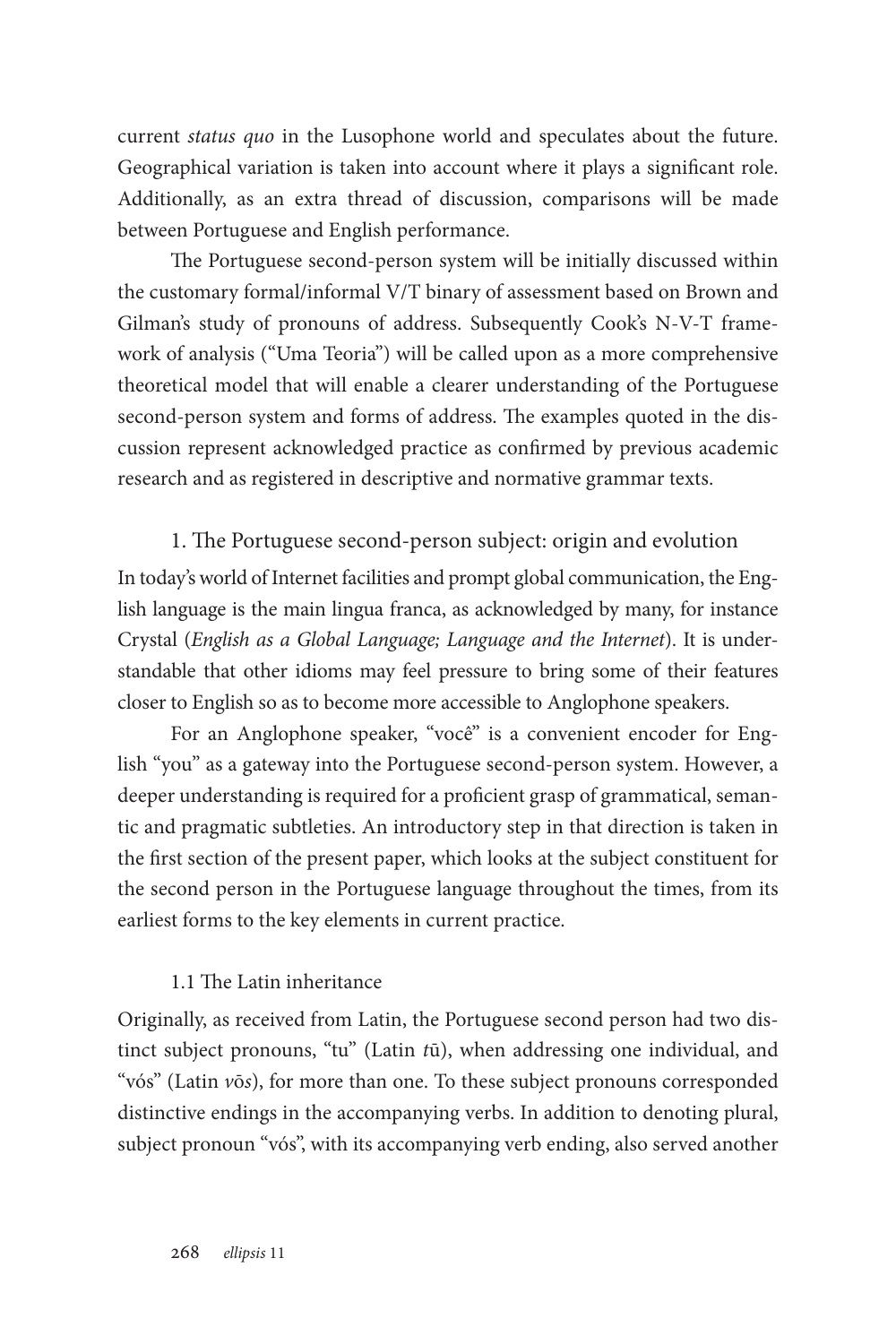function. It was the form of address for individuals of high standing. (Mattoso-Câmara 76-8, 121-8; Silva-Neto 234-48; Teyssier 29; Azevedo 272).

E.g., Tu falas, *You speak* (addressing one individual) Vós falais, *You speak* (addressing more than one individual) Vós falais com sabedoria, *You speak wisely* (addressing for example the king)

In this initial second-person system in the Portuguese language there were, therefore, two subject constituents, "tu" and "vós", the former for informal address and the latter both for plural and a formal approach. In both cases, there was a double second-person marker, subject pronoun (tu, vós) and verbal inflection (-as, -ais (in the quoted examples)).

# 1.2 Period of transition

Later on, from the fourteenth century, came the practice of addressing people of high standing by eulogistic reference to their most acknowledged attribute. This model corresponded to a new trend in several parts of Europe and had its roots equally in Latin, where the emperor used to be addressed as "Uestra Maiestas" (*Your Majesty*). In Portugal, "Vossa Mercê" (*Your Mercy*) became an established form of addressing the monarch. (Lindley-Cintra 18-23; Mattoso-Câmara 80-81).

The subject constituent was typically a phrase consisting of an abstract noun (e.g., Mercê, *Mercy*) preceded by a possessive (Vossa, *Your*). The noun component attracted the third person singular of the verb.

# E.g., Vossa Mercê fala com sabedoria, *Your Mercy, you speak wisely*, literally, *Your Mercy speaks wisely*

The shift in verb ending—from second-person plural to third-person singular—underwent a period of transition. This phase of adaptation is well documented in the 1453 "Crónica dos Feitos da Guiné," by Portuguese chronicler Azurara. When dedicating his work to the king of Portugal, he writes the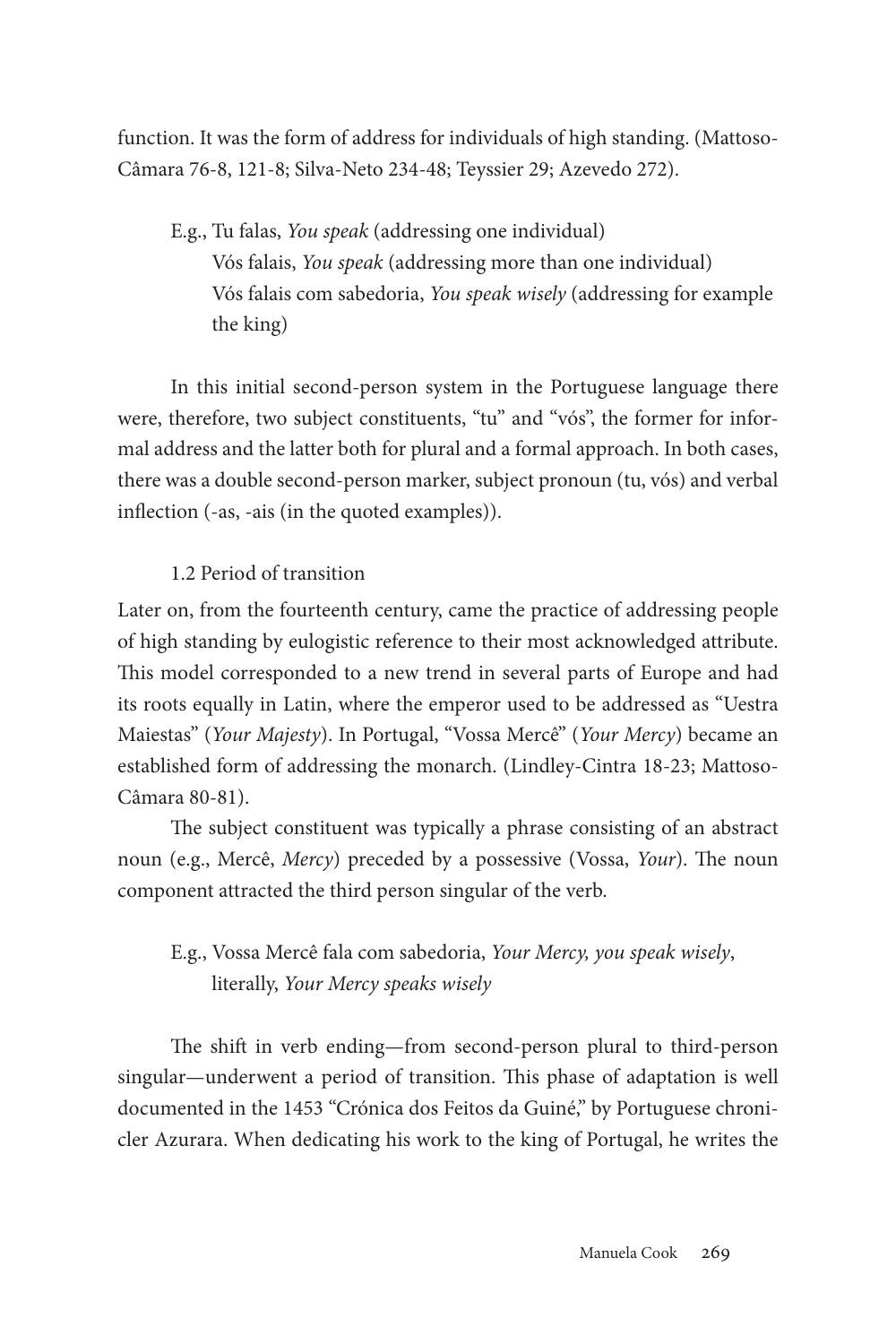following: "… stando Vossa Mercee o anno passado em esta cidade, me dissestes …" (*when staying in this town last year, Your Mercy (= you) told me*) (ii). Here a nominal subject (Vossa Mercee) is used jointly with the traditional verb ending for the second person plural (dissestes). Over time, paradigmatic agreement was attained; and third-person verbal inflection became the norm for a nominal subject.

#### 1.3 A new format

Once for the monarch, "Vossa Mercê" was later used more widely for different members of the aristocracy and clergy and subsequently also members of the bourgeoisie. As it came down the social scale and lost its previous glamour, it also suffered various phonetic alterations and reductions; and eventually became "você", with plural "vocês". (Lindley-Cintra 25-36; Cook, "On the Portuguese Forms of Address"; Teyssier 59-60).

"Você", *you*, is for addressing one person, and "vocês" for more than one person (Moura-Neves 458; Bechara 165). Not unlike a noun, this noun-based word takes plural ending -s.

E.g., Você fala, *You speak* (addressing one individual) Vocês falam, *You speak* (addressing more than one individual)

Both the subject constituent and the accompanying verb endings are distinctive between singular and plural. However, these verb endings are shared with the third person—"você fala", *you speak*, or "ele/ela fala", *he/she speaks*, and "vocês falam", *you* (more than one) *speak*, or "eles/elas falam", *they speak* (Perini 258-9; Moura-Neves 458). The subject word can be called upon as a disambiguating marker.

Its noun etymology lost in the mist of time, "você", with plural "vocês", came to serve as a subject signifier for an informal approach. Nouns, with their identifying and classifying properties, continued to provide for a formal alternative. Masculine and feminine nouns, "senhor", *sir* (i.e., *gentleman*) and "senhora", *madam/ma'am* (i.e., *lady*) and their respective plurals, "senhores" and "senhoras", came to be the main choice to fulfil a polite function on a general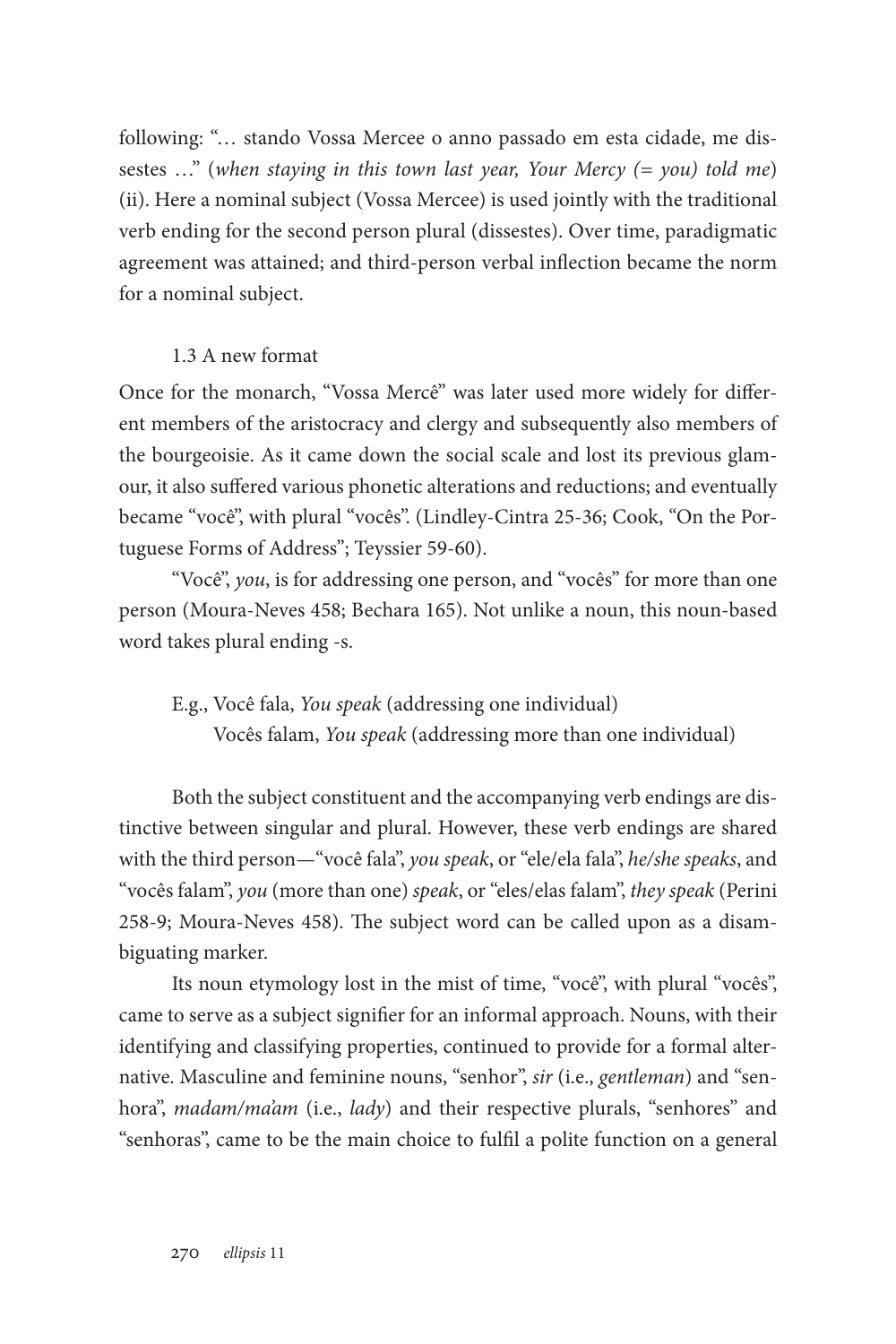basis. (Vázquez-Cuesta and Mendes da Luz 482-92; Moura-Neves 450, 458; Azevedo 265-75; Bechara 165)

E.g., O senhor fala Inglês?, *Do you speak English, sir?* (addressing a stranger) (more literally, *Does the gentleman speak English?*) Os senhores falam Inglês?, *Do you speak English, sirs?* (addressing strangers)

(more literally, *Do the gentlemen speak English?*)

(Please note that masculine plural 'os senhores' may also include both genders.)

1.4 Current practice

The above diachronic tour may suggest that the original "tu-vós" system has been replaced with the more recent "você—o senhor / a senhora" system and respective plural forms. It is not entirely so, as discussed below.

The discussion will focus on the common ground available synchronically across the Portuguese-speaking world. Geographical variation is included where it provides a key contribution.

I am going to use the terms *tu-paradigm* and *vós-paradigm* meaning verbal inflection, object pronouns and possessives related to respectively the "tu" and "vós" subject pronouns, independently of this element being expressed or not. The term *nominal-format* will refer to third-person verbal inflection and will encompass noun-based "você", nouns "senhor / senhora" and any other nominal expression used as a subject marker, both singular and plural.

In the informal sphere, the nominal-format for "você" is joined by tu-paradigm elements for a more familiar, matey or intimate approach. Practice varies between Portugal and Brazil, an aspect which will be discussed later in this paper. Although there are two options for informality when addressing one individual, both merge into one single option when relating to more than one person—pluralized "você" and third-person plural verb ending—Vocês falam, *You speak*. In the formal sphere, the general practice for politeness is the nominal-format with subject marker "o(s) senhor(es) / a(s) senhora(s)". (Moura-Neves 458; Thomé-Williams; Azevedo 265-75; Bechara 164-5; Tostevin and Cook; Barros 160-67)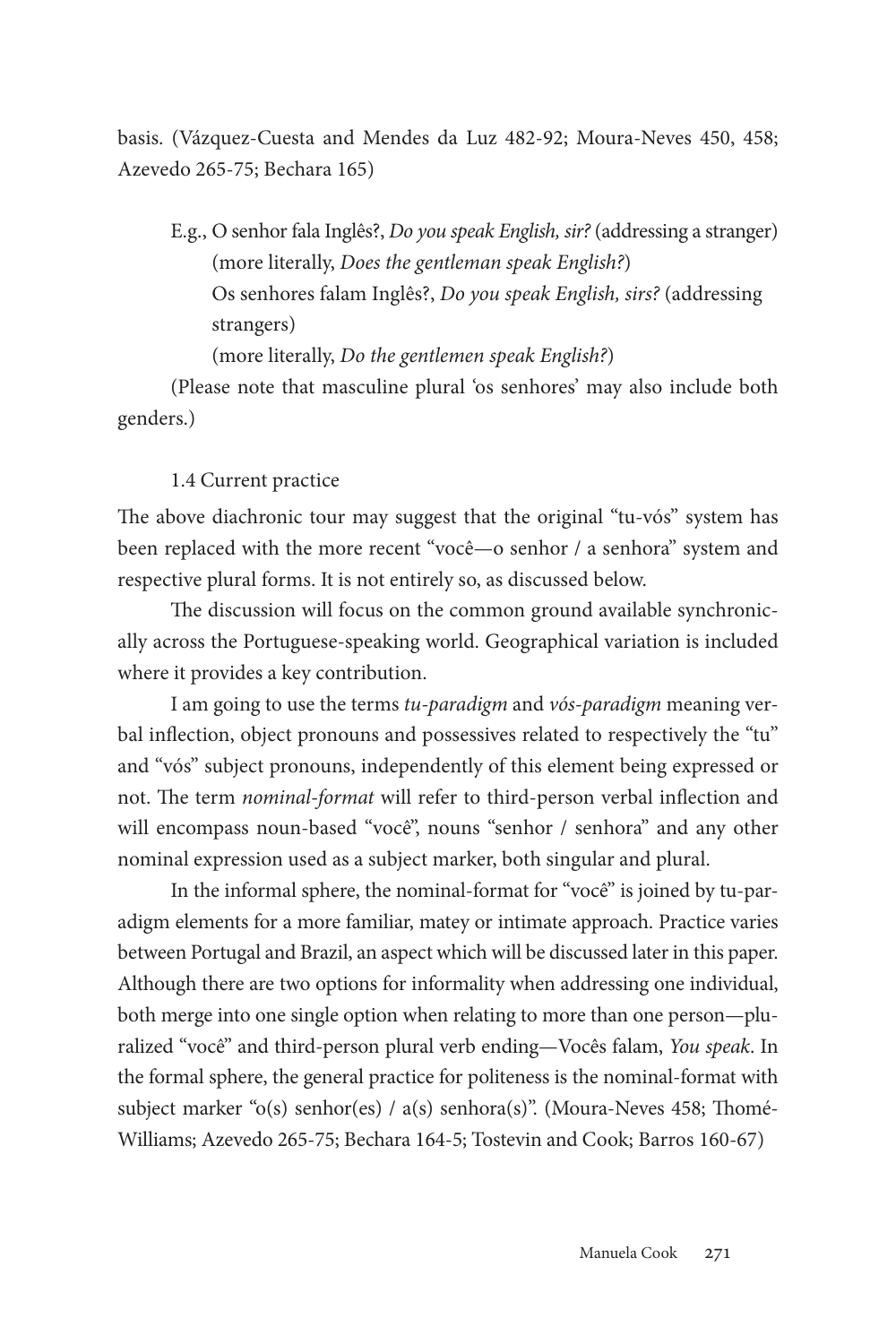| <b>PLURAL</b>             | <b>TONE</b> |
|---------------------------|-------------|
| vocês                     | informal    |
|                           |             |
| os senhores / as senhoras | formal      |
|                           |             |

While subject pronoun "tu" can still be heard, the same can hardly be said for subject pronoun "vós", which you may not hear at all or only in special registers, such as liturgy (Moura-Neves 461-3; Azevedo 265-75). In general practice, as a plural form, "vós" has been replaced with "vocês" (informal) and "os senhores / as senhoras" (formal) (Moura-Neves 458; Azevedo 265-75; Bechara 165-6).

Summing up, in modern Portuguese, the nominal format has taken the lead in second person provision—with a noun (o senhor / a senhora) or nounbased (você) subject and a third-person verb ending—but the "tu" approach is still quite active. This is a common denominator across the Portuguese-speaking world. We shall discuss geographical variation, west and east of the Atlantic Ocean, as relevant. Some diversity can be found within Brazil itself, a country of continental proportions and many states (Azevedo 211-14). Norms preferred in Portugal tend to be equally the preference in Portuguese-speaking countries and other areas in Africa and Asia (Azevedo 21), which reflects the historical fact that their independence from Portugal, after 1974, is relatively much more recent than that from Brazil, in 1825.

# 2. Today's Portuguese second-person system: the wider picture

We have looked at the current situation in respect of second-person subject constituents and accompanying verbal inflection. We shall now consider the second person in other grammatical categories, namely the oblique pronouns and the possessives.

As done in 1.4 in respect of subject constituents, the focus will continue to be on the core material available synchronically across the Portuguese-speaking world. Geographically this common core will be open to local diversification.

Across this spectrum—oblique pronouns and the possessives—two main aspects are considerably meaningful. One is that the nominal-format has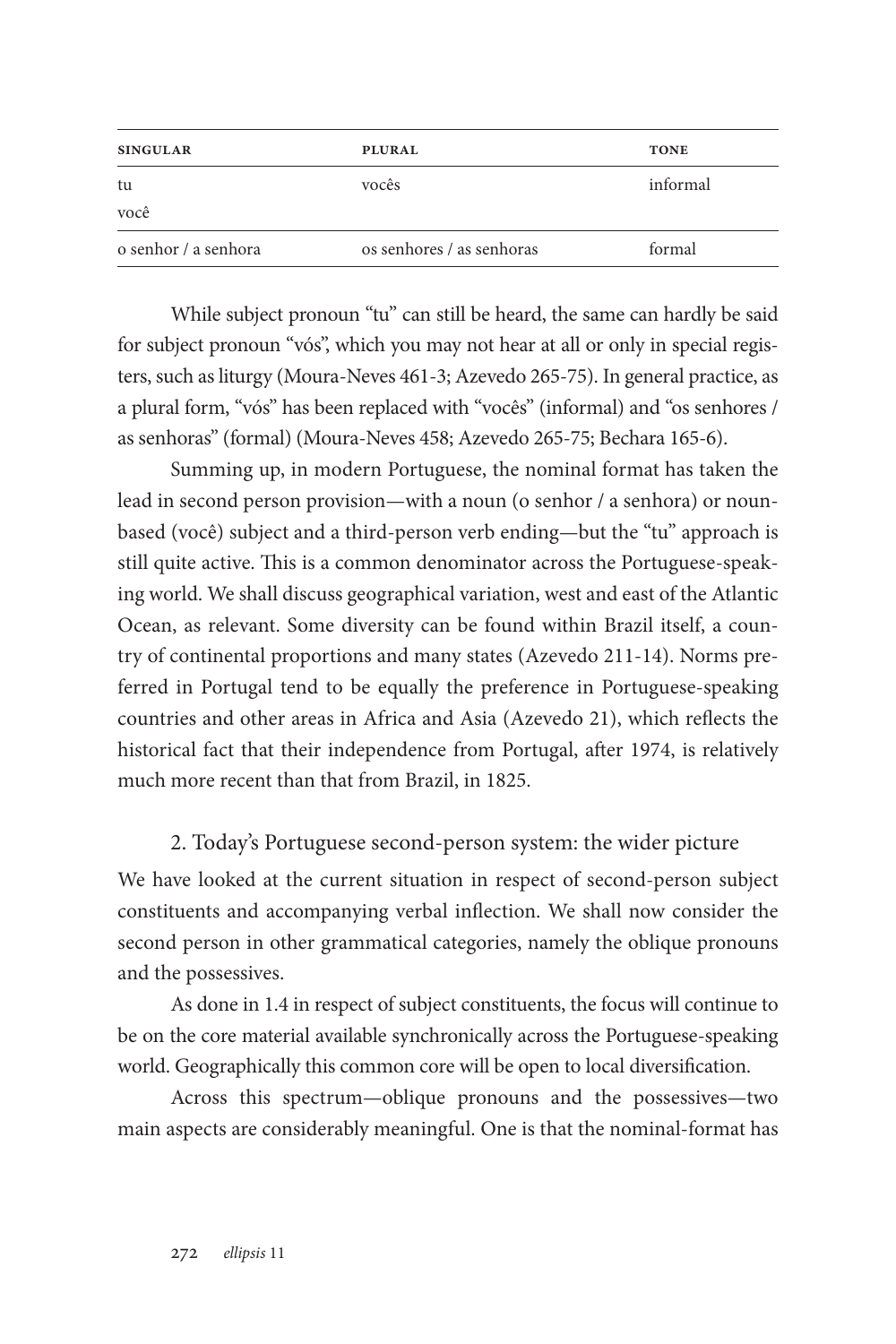attracted the practice of third-person grammatical forms; and potential ambiguity can be resolved by pragmatic or semantic means. The other is the fact that elements from lexeme "tu" and lexeme "vós" are being used for a specific meaning and/or disambiguation, the same applying to their respective possessives.

# 2.1 Object pronouns

The third-person direct object personal pronouns are the following morphemes: o (*him/it*), a (*her/it*), os (*them*, masculine and neuter), as (*them*, feminine and neuter). When they are *borrowed* for the second person, their assigned meaning becomes the following: o (*you*, masculine), a (*you*, feminine), os (*you*, masculine plural), as (*you*, feminine plural). Where situational context does not resolve potential ambiguity, a first line solution is the reiteration of the nominal subject word(s).

- E.g., Quando eu vi você, *When I saw you* (informal, addressing a male or female) Quando eu vi os senhores, *When I saw you* (formal, addressing
	- males, or male and female)

(Please note that masculine plural 'os' (pronoun) and 'os senhores' can comprise both genders.)

The tu-paradigm contributes morpheme "te", which is not needed for disambiguation but imparts a familiar tone.

E.g., Quando eu te vi, *When I saw you* (informal [familiar], addressing a male or female)

For the plural, an alternative option is morpheme "vos", a pronominal form out of the vós-paradigm.

E.g., Quando eu vos vi, *When I saw you* (informal or formal, addressing males or females)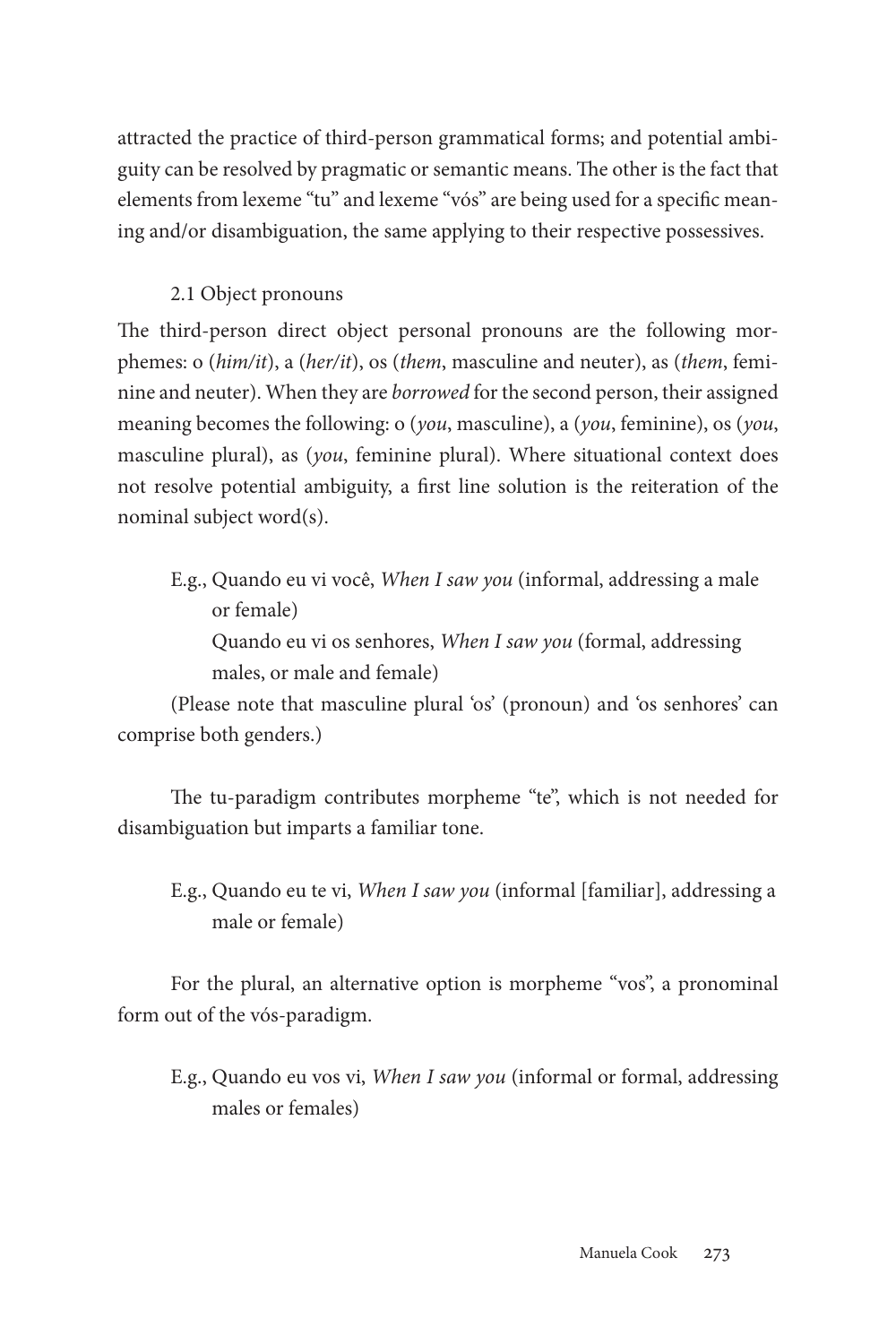The third-person indirect object personal pronouns are the following morphemes: lhe (*to, for him/her/it*), and lhes (*to, for them*, masculine, feminine and neuter). When they are *borrowed* for the second person, their assigned meaning becomes the following: lhe (*to, for you*, masculine and feminine) and lhes (*to, for you*, masculine and feminine plural). Similarly to the direct object, ambiguity can be overcome by the reiteration of the nominal subject word(s).

E.g., Quando eu comprei um presente para você, *When I bought a present for you* (informal, addressing a male or female) Quando eu comprei um presente para as senhoras, *When I bought a present for you, ladies* (formal, addressing females)

For an indirect object, the tu-paradigm contributes both morpheme "te" and its strong form "ti". These are used to impart a familiar tone.

E.g., Quando eu te comprei um presente, *When I bought you a present* or Quando eu comprei um presente para ti, *When I bought a present for you* (informal [familiar], addressing a male or female)

For the plural, an alternative option is a morpheme out of the vós-paradigm, either "vos" or its strong form "vós", which is identical to the subject pronoun and seldom heard.

E.g., Quando eu vos comprei um presente, *When I bought you a present* or Quando eu comprei um presente para vós, *When I bought a present for you*  (informal or formal, addressing males or females)

As for the second-person object preceded by preposition, we have seen the construction where the object can be a reiteration of the word(s) in the nominal subject—e.g., para as senhoras—or an oblique pronoun—e.g., para ti.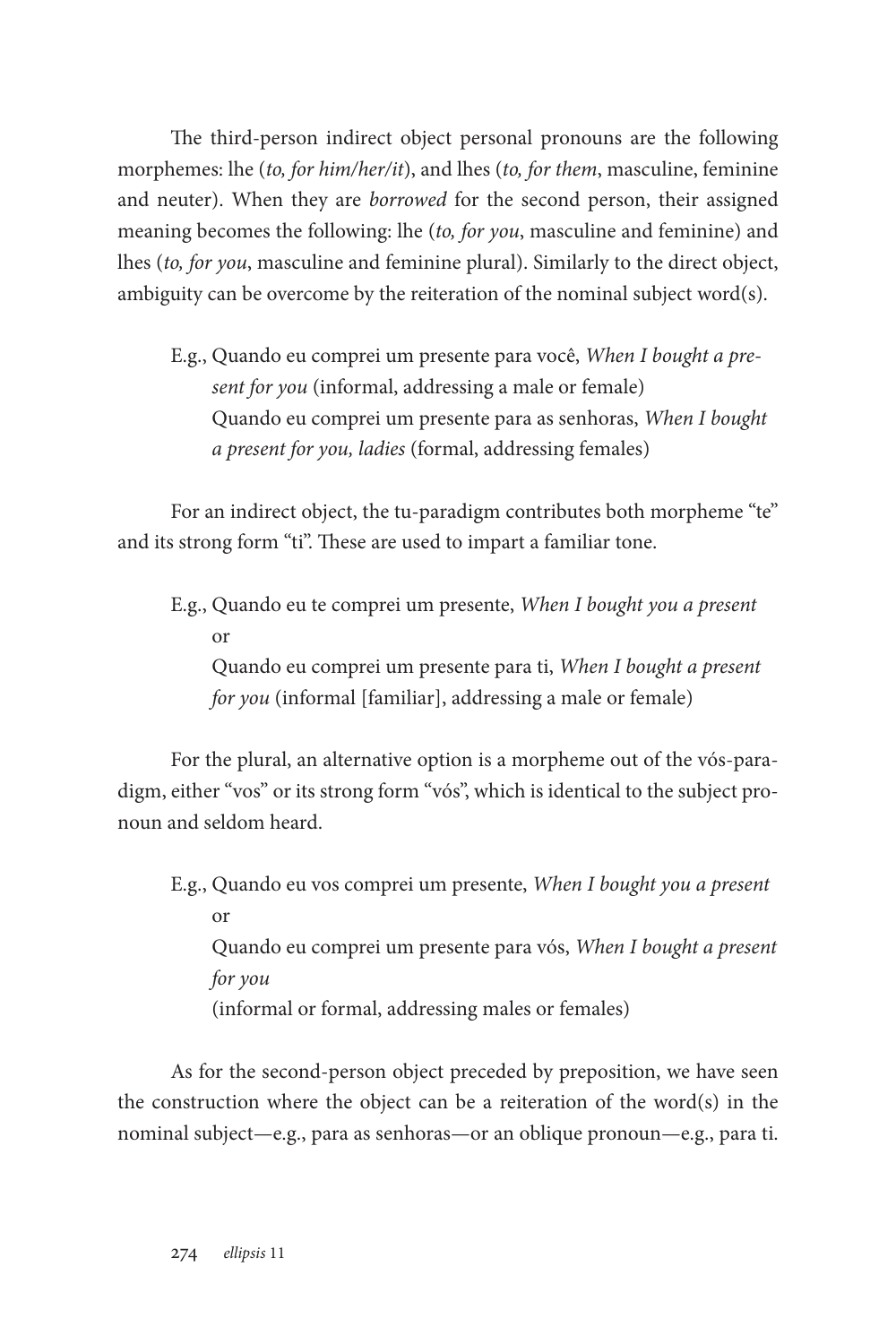In the particular case of preposition "com" (*with*) contraction takes place with the pronoun: "contigo" (*with you*, singular), and "convosco" (*with you*, plural).

E.g., Eu vou com você, *I am going with you* (informal, addressing a male or female) Eu vou com as senhoras, *I am going with you, ladies* (formal, addressing females) but Eu vou contigo, *I am going with you* (informal [familiar], addressing a male or female) Eu vou convosco, *I am going with you*  (informal or formal, addressing males or females)

Finally, distinct from formal "o senhor / a senhora" and adjacent to informal "você", there is also third person singular "si", *him(self)/her(self*), and respective contracted forms.

E.g., Eu comprei um presente para si, *I bought a present for you* Eu vou consigo, *I am going with you* (void of a familiar tone though informal, addressing a male or female)

Further detail and more examples can be found for instance in Azeredo 122; Perini 98-9; Moura-Neves 451-70; Bechara 164-76; and Barros 160-67.

2.2 Possessives

The third-person possessives, "seu/sua" (*his/her(s)/its*), agree in gender and number with the possessed item—e.g., seu carro (masculine) (*his/her car*), sua casa (feminine) (*his/her house*); seus carros (*his/her cars*), suas casas (*his/her houses*). Yet again, in this grammatical category the third person is used for the second. Thus, *borrowed* from the third person, "seu/sua" are used for *your(s)*. Nominal forms are also available.

E.g., Este é o seu carro, *This is your car* (informal, addressing a male or female)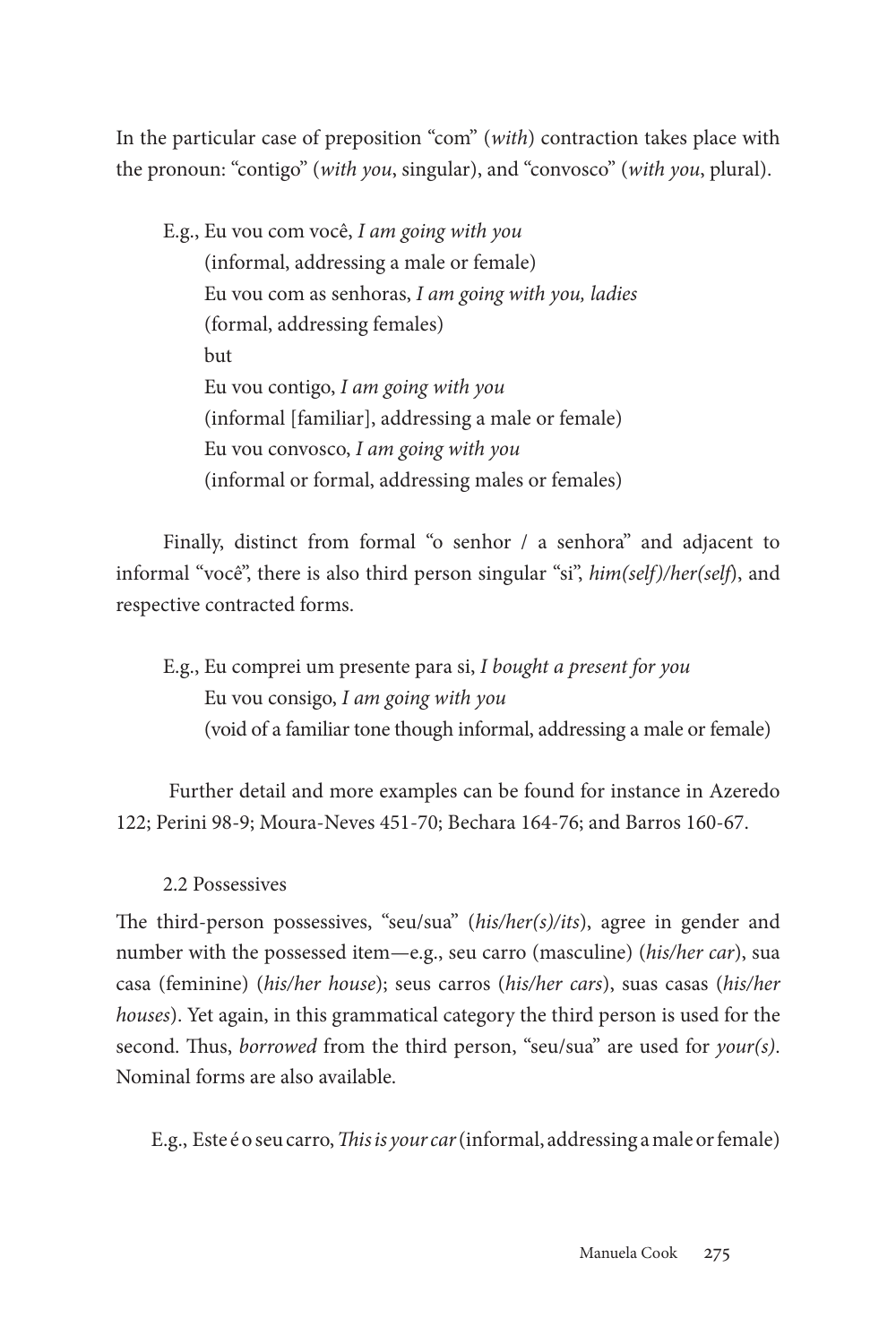Estas são as chaves das senhoras, *These are your keys, ladies* (formal, addressing females)

Although "seu/sua, seus/suas" can relate both to a singular and a plural subject, for increased clarity a plural form is available from the vós-paradigm, possessive "vosso/vossa, vossos/vossas". It can be used both informally and formally, but nowadays the latter function tends to be served by "senhores/as".

E.g., Este é o vosso carro, *this is your car* (informal or formal, addressing more than one male or female) Este é o carro das senhoras, *this is your car, ladies* (formal, addressing females)

The tu-paradigm contributes the possessive for a familiar tone: "teu/tua, teus/tuas".

E.g., Este é o teu carro, *This is your car* (informal [familiar], addressing a male or female)

In the above quotes the possessives are used adjectively—*your*. The situation is identical for pronoun use—*yours*.

E.g., Este carro é teu, *This car is yours* (informal [familiar], addressing male or female) Este carro é vosso, *This car is yours* (informal or formal, addressing males or females)

Further detail and more examples can be found for instance in Azeredo 122-3; Perini 304-6, 339-40; Moura-Neves 472-89; Bechara 166-187; and Barros 169-70, 178-9.

As announced at the beginning, this section seeks to highlight a pool, a common supply, available for sharing across the Lusophone world. Out of this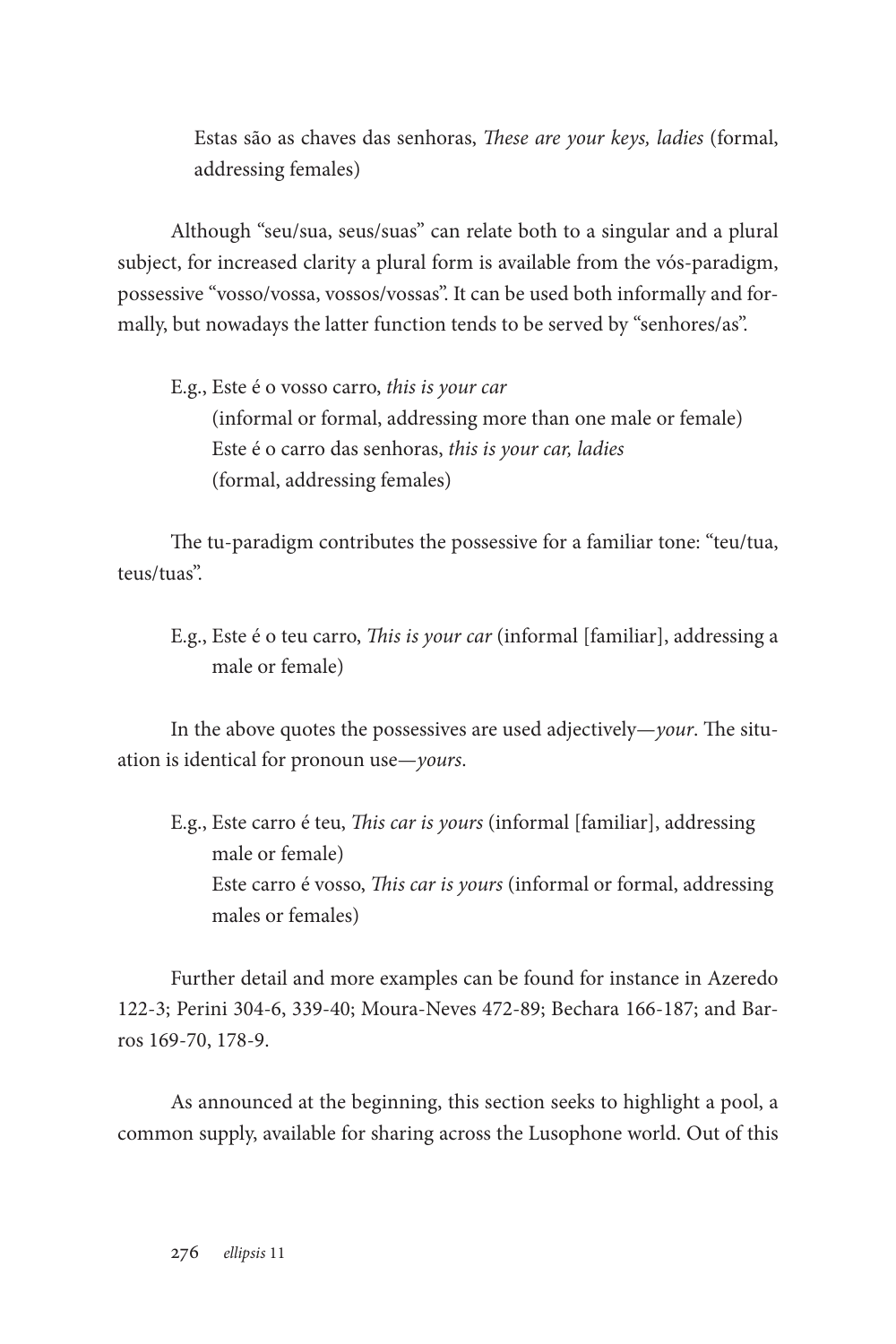melting pot, elements will be chosen according to preferences associated with geographical location, socio-cultural background and register.

Attention has been drawn to a phenomenon of paradigmatic analogy where the nominal-format has led to the adoption of third-person grammatical forms for object pronouns and possessives. Another matter worth noting is the nominal-format's supply of alternatives for disambiguation or more precise semantic content, with informal "você" and formal "o senhor / a senhora". However, both the vós- and the tu-paradigms equally make their input, for disambiguation or more precise semantic meaning, the former modestly and the latter with a more lively performance. As compared to what was observed in section 1 for the second-person subject, in respect of object and possessive markers, two routes co-exist, one of a nominal nature, the other pronominal. In the latter, elements of the old vós- and tu-paradigms are at work.

# 3. The social dimension in the Portuguese second-person system today

In this paper, the Portuguese second-person system has been so far discussed within a binary formal/informal classification, which has been the customary avenue (Azevedo 265-75). This scheme of evaluation, however, does not cover all the relevant facets. We have already come across two different choices within the informal sphere, "você" and "tu". There are also other aspects that lie outside the remit of a formal/informal duality. In the present section we shall move on to a more comprehensive scheme of evaluation, with which we shall examine the Portuguese second-person system.

### 3.1 V/T or N-V-T?

The generalized formal/informal classification for second-person systems is based on a theoretical framework of analysis put forward by Brown and Gilman in the second half of last century (1960). According to these authors, the way people relate to each other is determined by two vectors, power and solidarity, as a result of which there are two distinct approaches they termed V and T after Latin *v*ō*s* and *t*ū. In interaction based on solidarity, reciprocal V or T would be used. In power-driven interaction, the dominant addresser would use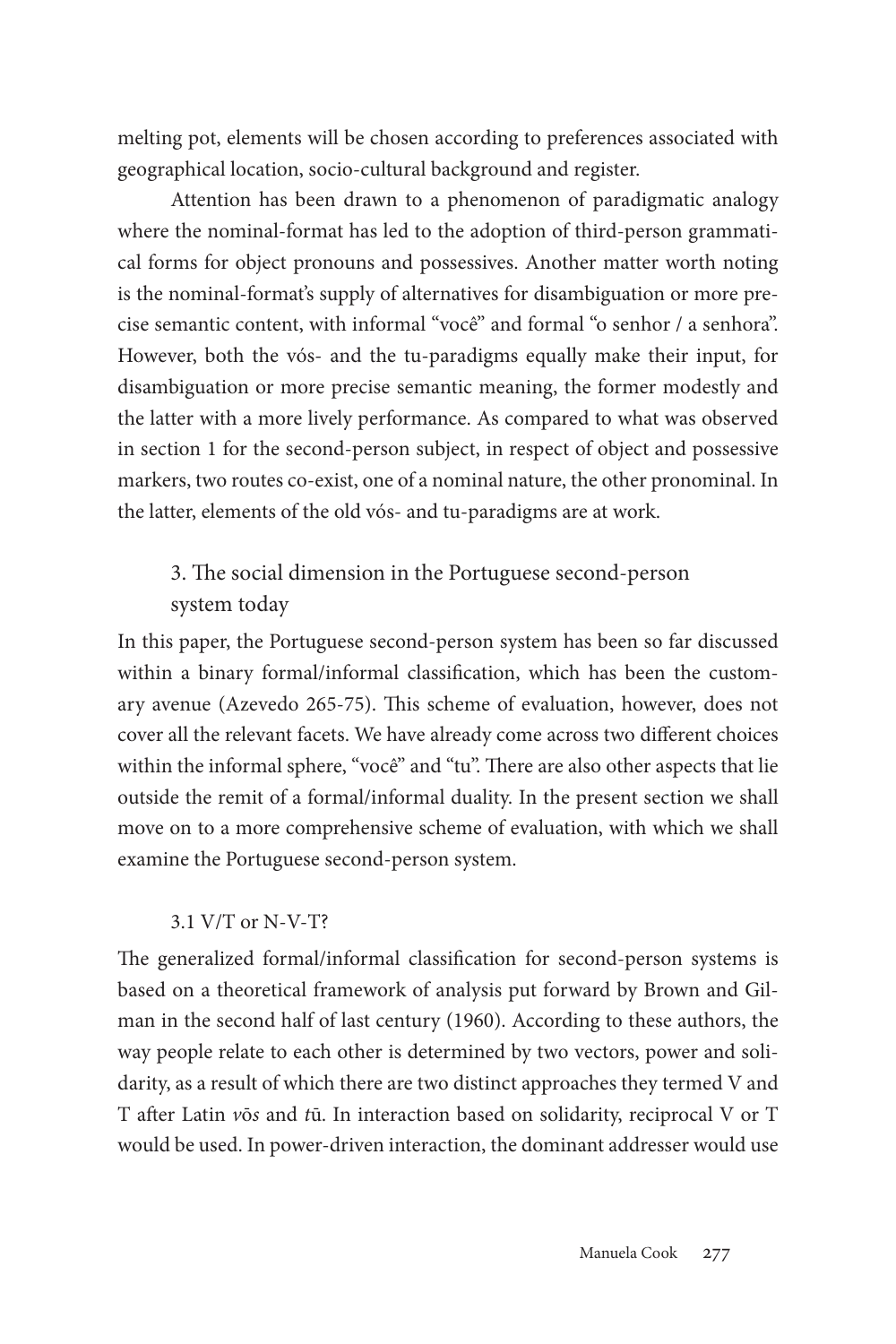T but receive V. Brown and Gilman showed awareness that, in modern societies, display of power may not be accepted as politically correct. However, no means of assessment were provided beyond a V/T duality.

The main embarrassment in the V/T theory when applied to modern societies is failing to consider a stage of neutrality. Seeking to fill this gap, Cook ("Uma Teoria"; "Portuguese forms of address") has proposed a revised framework of analysis, substantiated with a direct application to the Portuguese language. Cook's N-V-T takes neutrality, N, as a noncommittal platform, while still considering V and T shades of formality or informality. The Latin symbols V and T remain, though attuned to sociolinguistic evolution, as they are befitting reminders of the nonreciprocal interaction which may be expected in a number of hierarchical contexts, e.g., the military, and may also occur, openly or covertly, in society in general.

The favoured display of solidarity in modern societies requires a changed V/T perspective. These symbols may no longer stand for a power-driven stance and a vertically asymmetrical relation, i.e., one of dominance-subservience between superior and inferior. Instead, they may be expected to convey a samelevel relation, i.e., a horizontal widening or narrowing of social space in relation to the addressee. Distance will be appropriate between strangers; closeness will be reserved for those sharing affinity on the grounds of kinship, friendship or membership of the same professional or recreational association. V/T dynamics can be negotiated from platform N.

Brown and Gilman's treatment of forms of address concentrates on the vertical axis of social class, and Cook's proposal ("Uma Teoria") brings in the horizontal. Parallels to these two viewpoints can be detected in other areas of sociolinguistics, namely, the former in Labov (I, II), the latter in Bell and Coupland. While the traditional vertical axis will not lose its relevance, it has become insufficient to assess language in society today. The horizontal plane has become an essential consideration. In section 1.4 of this paper we looked at the three key address markers in current practice across the Lusophone world, namely "tu", "você," and "o senhor / a senhora". In the following sections these will be discussed within the N-V-T framework of analysis.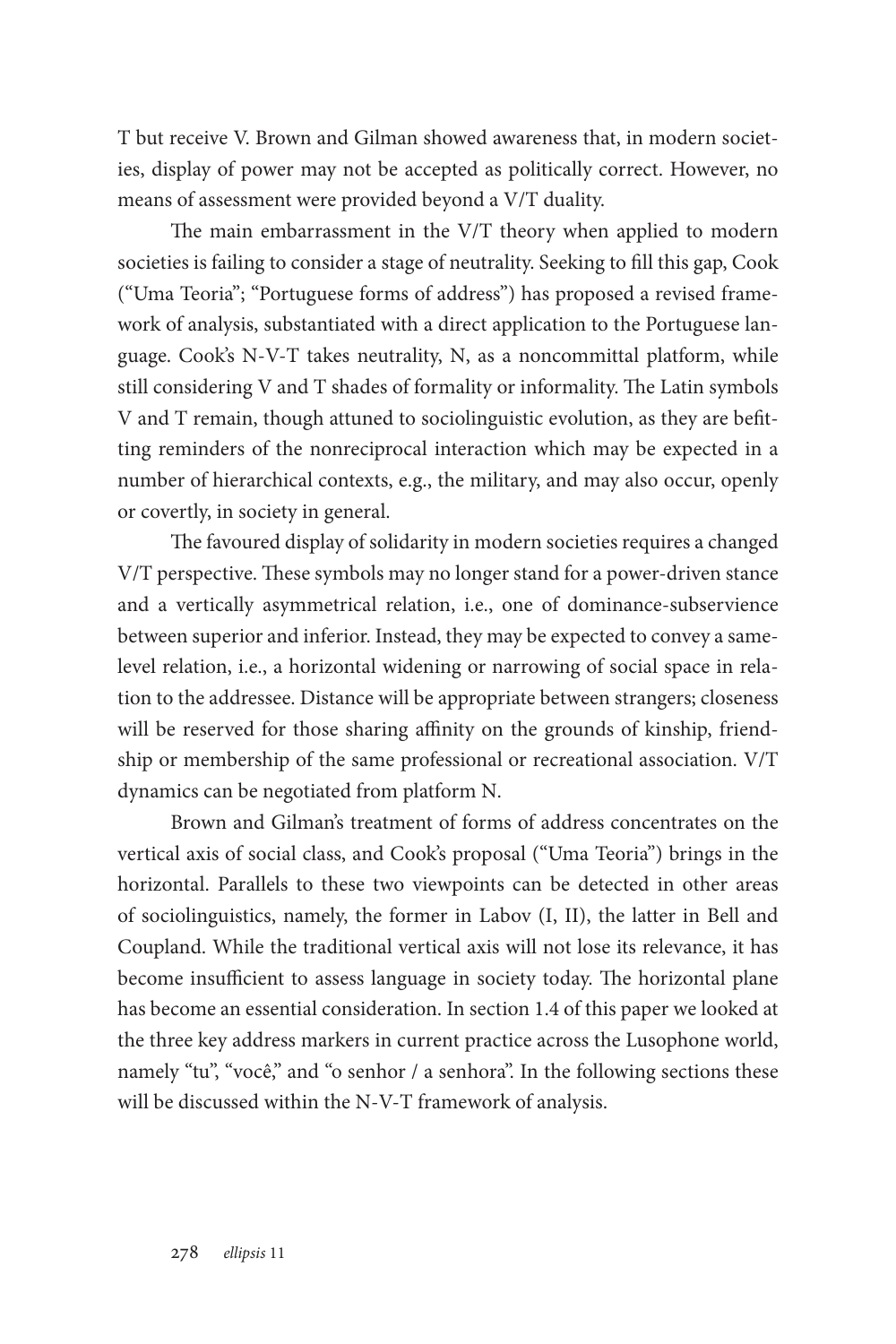#### 3.2 Achieving N-V-T in Portuguese

As we have seen, Portuguese has fundamentally three address approaches, formal "o senhor / a senhora" and, outside the formal sphere, both "você" and "tu". We shall next analyze these three approaches, from both a grammatical and sociolinguistic angle, and examine how they articulate in the N-V-T triad.

### 3.2.1 Achieving N

Subject constituent "você" is a potentially suitable N encoder (Cook "Uma Teoria", "Portuguese Forms of Address"). The noun in its origin lost in phonetic change, it may be perceived by most speakers as a pronoun, which may facilitate its performance as a semantically uncommitted subject unit—e.g., 'Você fala Inglês?', *Do you speak English?*. On the other hand, there is an ambivalence to be considered and a distinction to be made between east and west of the Atlantic.

A nominal subject-word has a characterizing effect when it consists of a noun with an identifying or classifying function in the language. As a phonetically compressed nominal expression of by-gone times, "você" no longer carries any such explicit content, but, in Portugal, this semantic void gave place to a default meaning. By contrast with polite V "o senhor / a senhora", it became the subject word for someone felt not to merit a complimentary form of address. However, its status has been improving for decades (Cook, "'You' the customer"; Azevedo 265-75), bringing it more in line with the practice on the other side of the Atlantic. In Brazil, "você" stands equally in contrast with polite V "o senhor / a senhora" but has since long enjoyed a more positive existence (Moura-Neves 458, 472; Azevedo 265-75; Bechara 165).

Although with "você" third-person elements are used for the second person, disambiguation may not always be necessary. For example in face-to-face interaction, it should be obvious the second person is meant, not the third, in a question such as "Fala Inglês?", *Do you speak English?*. Therefore, where clear information is achieved pragmatically, the subject word(s) can be safely dispensed with, for grammatical simplification. Withholding the subject marker may also be turned into a strategy for achievement or enhancement of a neutral approach—the signifier is absent, it is a zero subject. This is a practice heard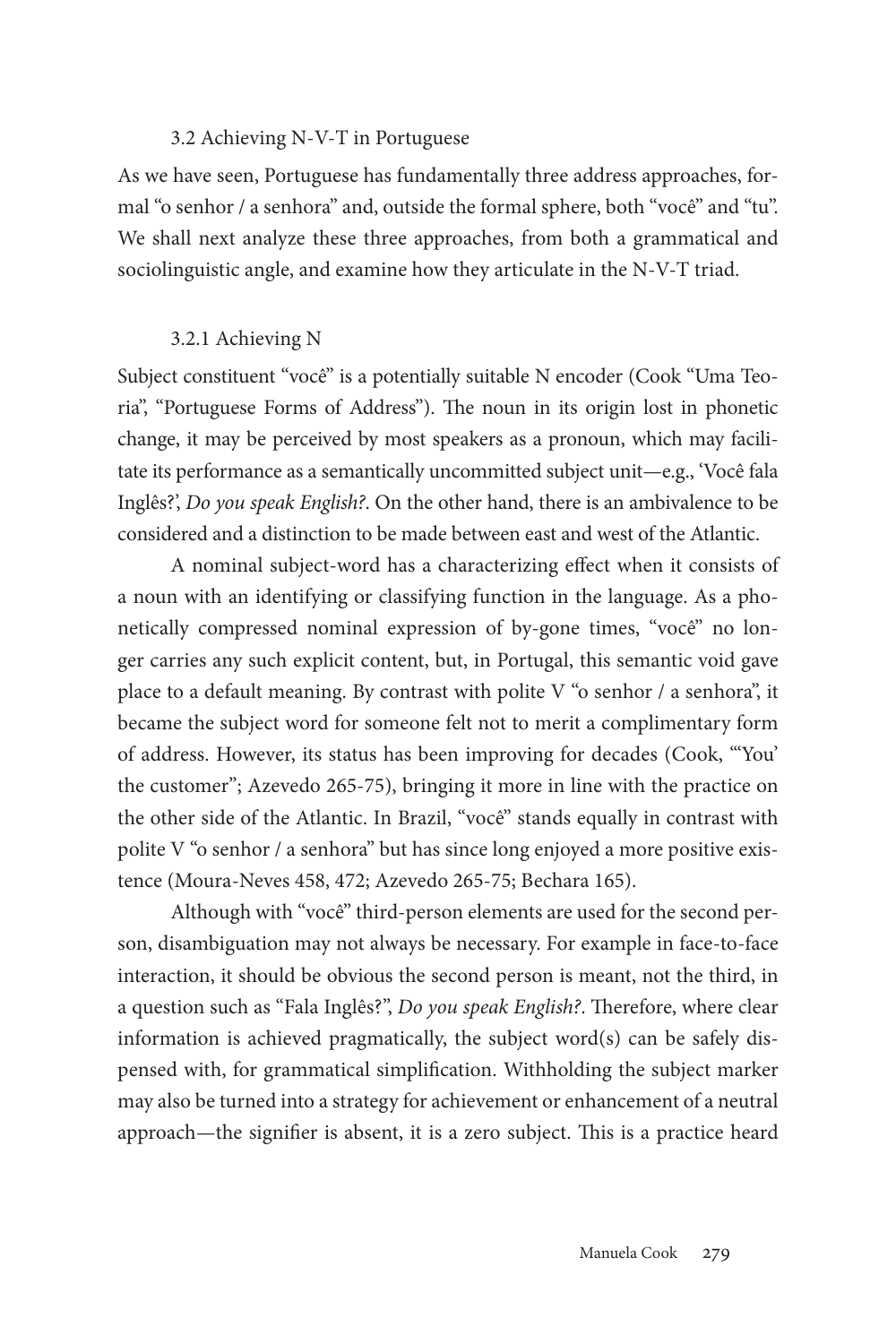on both sides of the Atlantic, but more persistently on the eastern side (Cook "Uma Teoria", Perini 268; Thomé-Williams; Azevedo 265-75; Barbosa et al.).

#### 3.2.2 Achieving T

In the tu-paradigm, a distinctive verb ending enables the subject word to be dropped without the potential loss of the intended meaning—e.g., "Tu falas Inglês?", *Do you speak English?*, or "Falas Inglês?", *Do you speak English?*. Omission of subject pronoun "tu" may occur as a mere grammatical simplification; its inclusion may be explored for semantic emphasis though not necessarily so. Both are heard.

In Portugal, the tu-paradigm—with subject word "tu" expressed or omitted—is the approach where a tone of intimacy is to be imparted, with close family members and friends and with children, as well as for camaraderie. In Brazil, elements of the tu-paradigm are also used, but in most states, "você" subject word and its nominal-format cover the area of close family members and friends as well as that of children. However, tu-paradigm oblique pronouns (te, ti) and possessives (teu/tua, teus/tuas) are often used in conjunction with "você" (Moura-Neves 458, 472; Azevedo 265-75; Scherre et al.), so as to impart a tone of camaraderie, or intimacy—e.g., "Você estava no aeroporto? Eu não te vi lá.", *Were you at the airport? I didn't see you there*. With assistance from devices of this nature, from its relative N position, "você" reaches out into the T zone.

There is a thought-provoking situation in Brazil. This is the case mainly in the southern and the north-eastern states, as well as in coastal São Paulo and in parts of Rio de Janeiro. In these areas the "tu" subject constituent is the choice but not always with its respective verbal inflection. Particularly on the north-eastern coast, this distinctive verb ending may be felt as the odd one out, and a solution has been sought, i.e., uniformity with the "você" and "o senhor / a senhora" inflection. A shift has taken place in that second-person pronoun "tu" is conjugated with the third-person verb ending, i.e., "Tu fala", *You speak* (Cook, "Portuguese Verbs" 17; Thomé-Williams; Azevedo 265-75). In this development, subject word "tu" cannot be dispensed with, as it is the only subject marker for one single verb ending shared by the N-V-T triad: você fala (N); tu fala (T); o senhora / a senhora fala (V).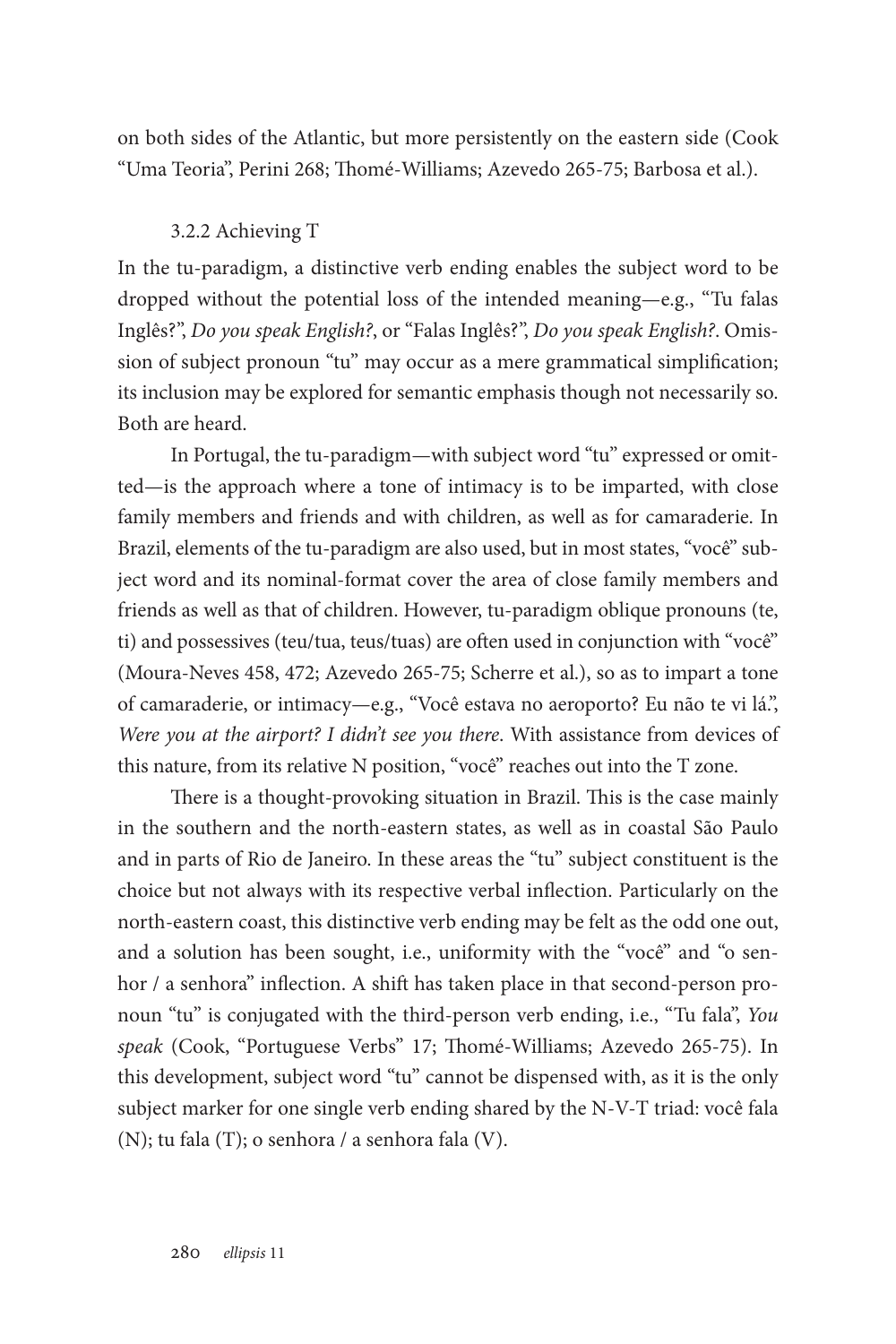#### 3.2.3 Achieving V

Structurally, a V effect is obtained with the nominal-format. Semantically, the noun element in the subject constituent provides the intended identifying and classifying properties, in varying degrees of formality.

Politeness is generally conveyed via subject nouns "senhor/senhora" and their respective plurals. As common nouns, they stand for *gentleman* and *lady*. In their capacity as forms of address, the closest English rendering is *sir* and *madam*. There are also very formal V expressions. For example, "Vossa Excelência" (*Your Excellency*) is used when addressing a head of state, "Vossa Majestade" (*Your Majesty*) for royalty, "Vossa Eminência" (*Your Eminence*) for ecclesiastic dignitaries. These are obviously reserved for a ceremonial context (Perini 258-9; Moura-Neves 458, 472; Thomé-Williams; Azevedo 265-75; Bechara 165-6, 186).

| <b>SINGULAR</b>      | <b>PLURAL</b>             | <b>TONE</b> |
|----------------------|---------------------------|-------------|
| tu                   | vocês                     | Ͳ           |
| você + te, etc.      |                           |             |
| você                 | vocês                     | N           |
| o senhor / a senhora | os senhores / as senhoras |             |

Summing up, the N-V-T evaluation of the three key address approaches in Portuguese reveals each one's basic role. For V, a noun-subject constituent is firmly in place, west and east of the Atlantic Ocean. For N, there is slight variation of practice. For T, variation of practice is noteworthy.

In Brazil, the nominal-format with subject constituent "você" is the predominant choice. For a tone of familiarity, matiness or intimacy, the tu-paradigm is partially used through the oblique elements of lexeme "tu" and its respective possessives. Subject constituent "você" occupies thus position N in the N-V-T triad though also reaching into T. The V approach is served by the nominal-format with "o senhor / a senhora" as its main subject constituent.

In Portugal, position N in the N-V-T triad is occupied predominantly by the nominal-format with omission of the subject constituent, i.e., for example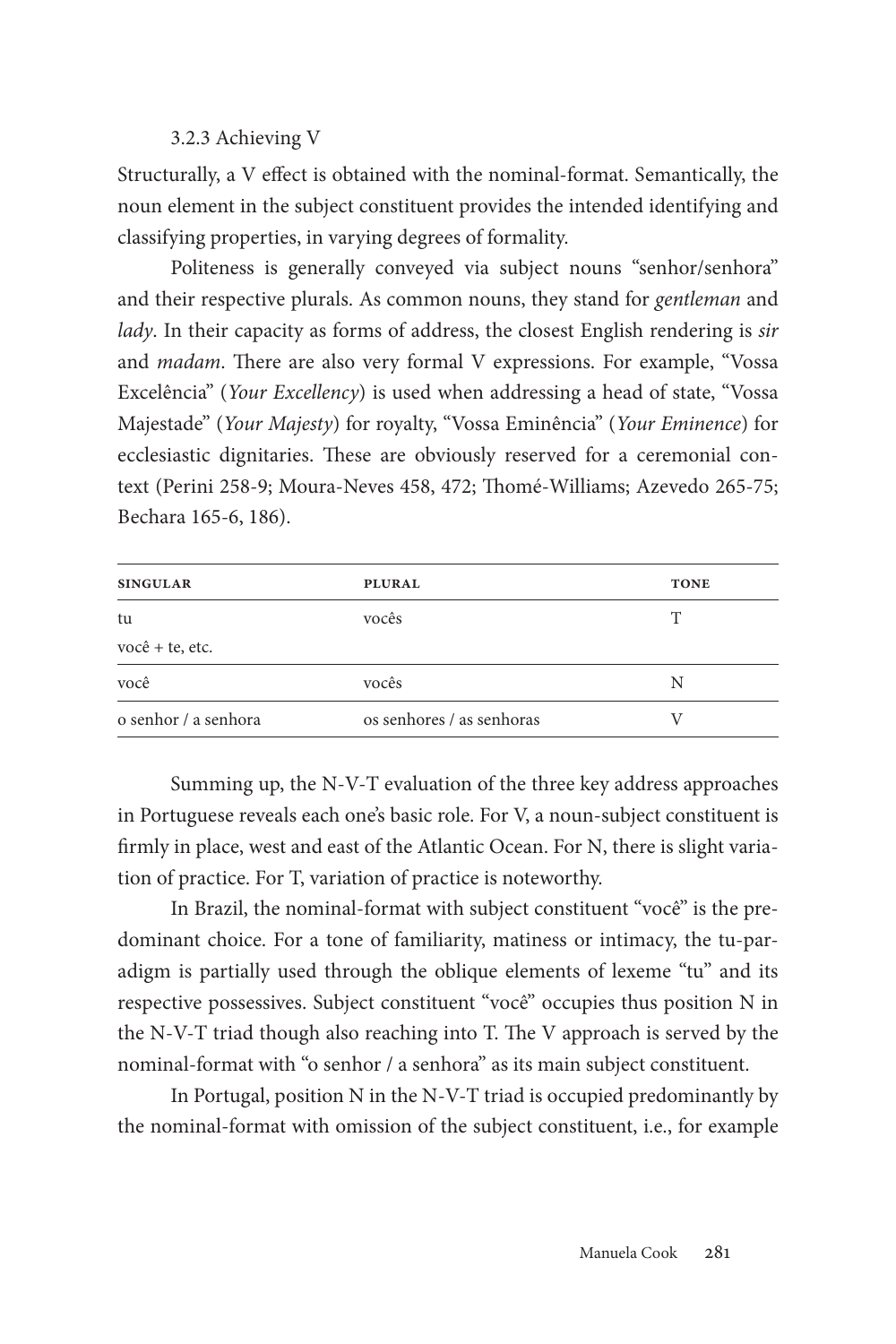"fala" for "você fala" (*you speak*). For a familiar, matey or intimate approach, the whole range of the tu-paradigm is the choice, with subject constituent "tu" either expressed or omitted. The V approach is served by the nominal-format with "o senhor / a senhora" as its main subject constituent.

#### 3.3 Portuguese N-V-T dynamics

"Once an originally third-person form is adopted for second person reference, a language has access to a very open system of second person reference, far beyond the closed system of the personal pronouns" (Pountain 150). This is very true in the case of Portuguese.

We have seen how N, V and T are achieved in Portuguese and how the nominal-format stands out as the main second person provider. We shall now focus on N-V-T dynamics resulting from the use of a variety of subject markers.

The nominal format is a source of multiple opportunities. Thanks to its noun content, the subject constituent can be substituted and/or extended in order to provide information for several purposes, for instance, situational definition. This applies not only in one-to-one communication but also when addressing a group—e.g., Os senhores passageiros devem aguardar na sala de espera. *Passengers are requested to wait in the waiting room,* more literally, *You, sir and madam passengers, should wait in the waiting room.* In dyadic interaction, semantic extension may also include occupational attribution—e.g., a senhora professora (*teacher*); and academic or rank status—e.g., a senhora Doutora (*Doctor*), o senhor Ministro (*Minister*). Whether or not a V subject constituent is chosen may depend on social circumstances. For example, in employment, an individual who is normally addressed in N or T by the other company members may be addressed in V when chairing a meeting—o senhor presidente (*chairman*).

Age may influence N-V-T demarcation. A schoolteacher may expect to be addressed in V by his/her pupils—o senhor professor / a senhora professor (*teacher*) –, but this requirement decreases as the children grow towards adulthood. At university level it may be left only to circumstances such as an examination. Outside the realms of contextual formality, there are different selections too. Child-adult interaction may occur in T, but older generations may prefer to be addressed another way. In Brazil, some senior family members and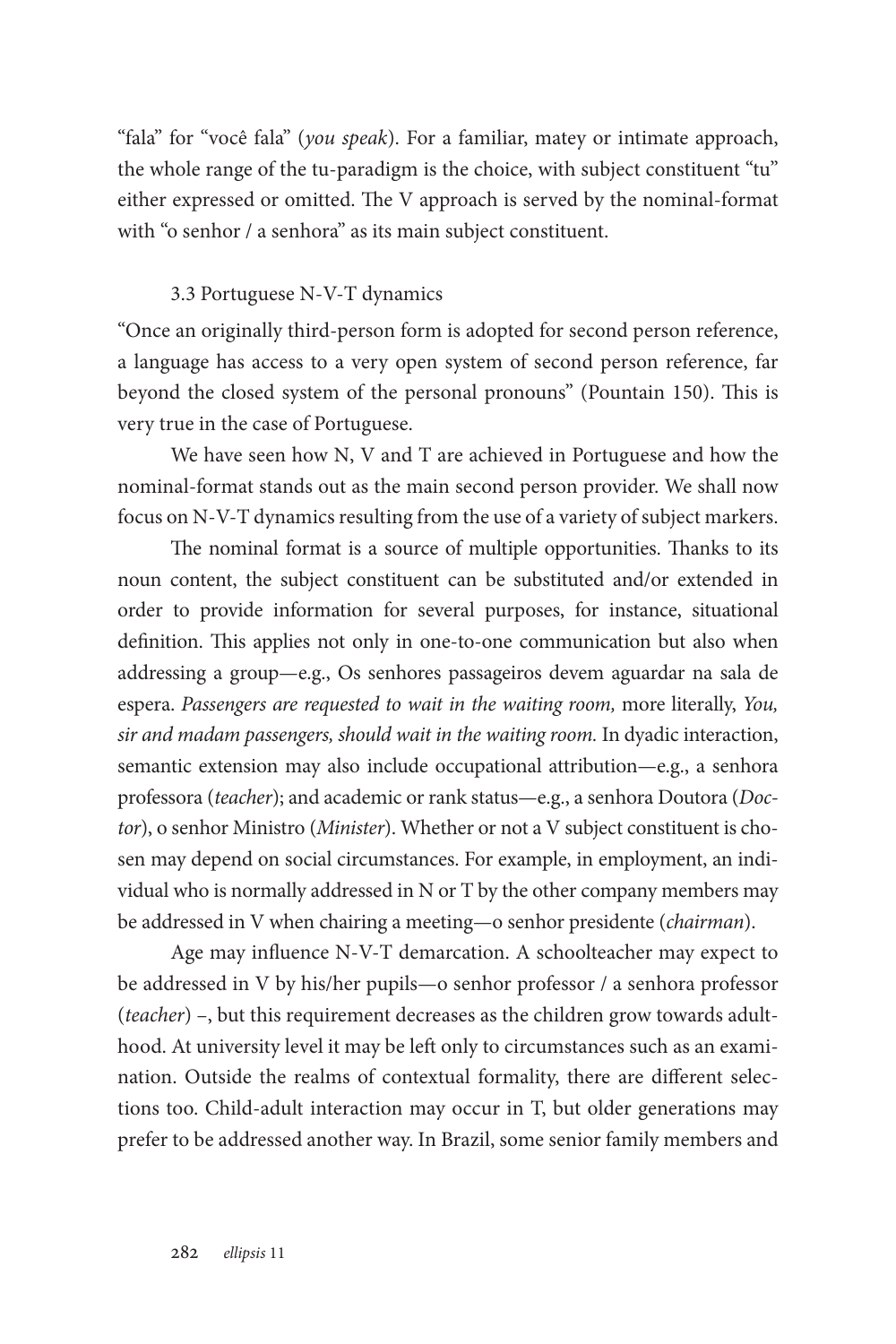acquaintances may expect to receive V—o senhor / a senhora. In Portugal some senior family members may expect to be named after their respective relationship—e.g., O pai acha que isto está bem?, *Does father think this is all right?*, or, more freely translated, *Do you think this is all right, father/dad?*. Rather than V, this can be classed as N-V. As for adult family acquaintances, V is a possibility—o senhor / a senhora –, but the individual's first name can also be used. This technique is explained in the next paragraph.

Within the V sphere, the combined use of "senhor(a)" and the addressee's name can be manipulated for degree of formality. It will be more formal when used with a surname—"o senhor Oliveira" –, but not so much so with a first name—"o senhor David", which can twin with feminine "a dona Maria" (an abridgement from 'senhora dona'). As a further step down, moving from V to N, a popular practice in Portugal is to address an acquaintance by his/her first name—e.g., "a Rita"—which confers a personal touch to a possible zerosubject N approach without actually entering the T sphere.—e.g., A Rita fala Inglês?, *Do you, Rita, speak English?* (literally, *Does Rita speak English?*).

Concerning the top levels of the V sphere, special mention is due to the very formal "Vossa Excelência", *Your Excellency* (reminiscent of Renaissance honorifics in its composition, with possessive "vossa") which is used in dyadic interaction when addressing e.g. A head of state. Curiously, its vertical nonreciprocal movement is reversed in a horizontal counterpart, as a form of address directed by Officialdom to the ordinary citizen in written correspondence, notably in Portugal. However, the best example of N-V-T mobility may come from west of the Atlantic. A popular practice in Brazil is to use "seu" instead of "o senhor"—e.g., "seu David"—thus stepping out of the V sphere. This approach hovers between the N and T spheres due to its overtones of matiness and the light-hearted connotations it carries as a result of possessive "seu/ sua" (*your*) being used idiomatically with the noun—e.g., Seu David quer um cafezinho?, *You, David, would you like a cup of coffee?* . It is the same linguistic strategy as used for a variety of epithets, some more complimentary than others—e.g., Seu janota!, *You, dandy!*.

As illustrated above, a third-for-second-person adoption has given the Portuguese language a very open system of second person reference that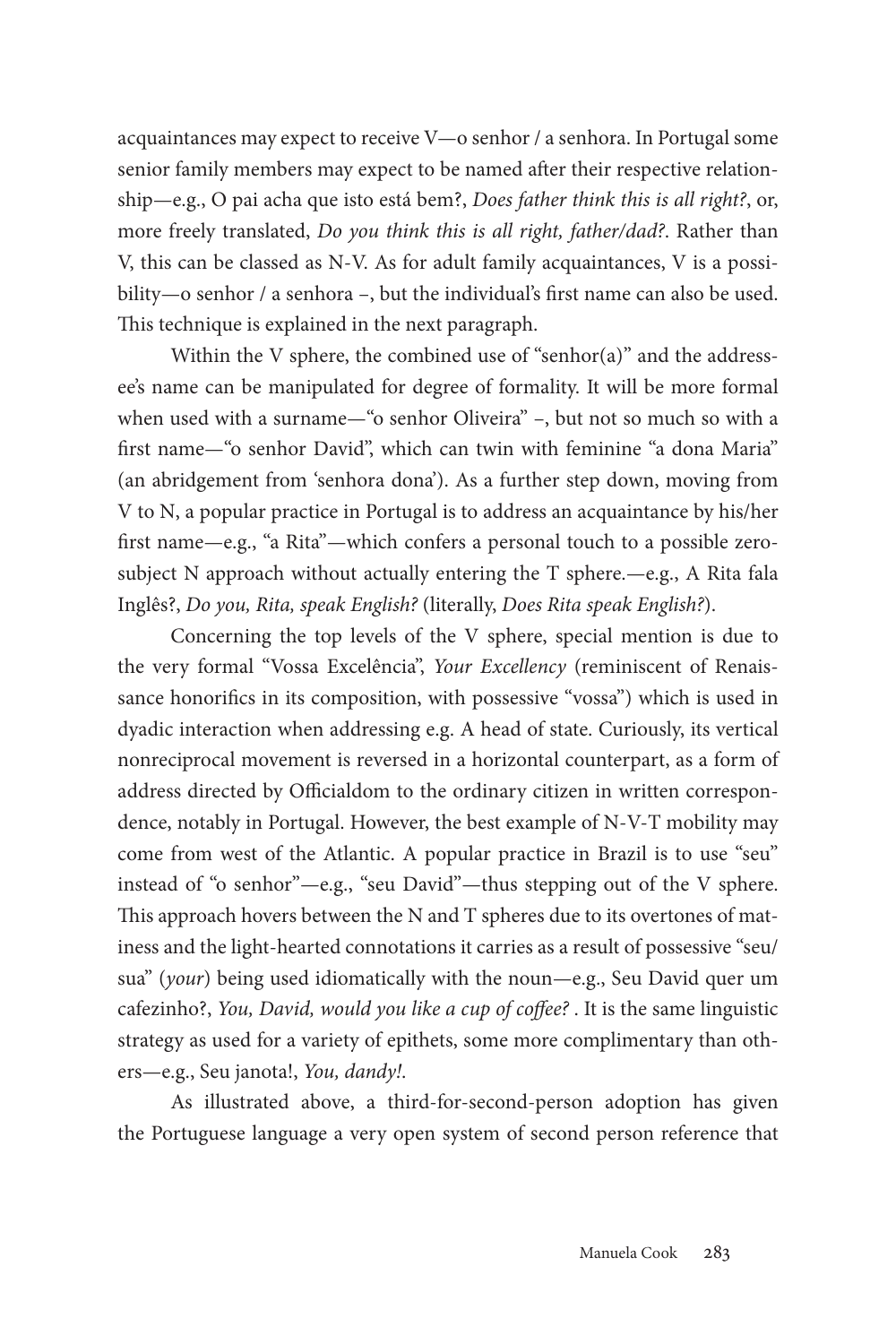enables a creative N-V-T continuum. This quality is a notable advantage bearing in mind the worldwide spread of the Portuguese language. As official language, and also in other capacities, Portuguese is spoken virtually on every continent. Taking a *circumnavigation* of the globe, amongst others, the following locations can be quoted: Brazil, Azores, Madeira, mainland Portugal, Cape Verde, Guinea-Bissau, Equatorial Guinea, Sao Tome and Principe, Angola, Mozambique, Macau, East Timor. By a mere substitution of subject word(s), adjustments can be easily made to cater for sociolinguistic requirements around the Lusophone world.

# 4. The Portuguese second-person system: today and tomorrow

The structural dominance and versatility of the nominal-format has not gone unnoticed to observers; nor has the fact that this situation may endanger the original tu- and vós-paradigms. Pountain comments on the development of "third-as-second person forms" in Portuguese and "how this is a structural possibility on which Portuguese builds." To this he adds: "In the same way, we might speculatively suggest that the richness of this possibility militates against the survival of the original pronominal forms" (159). This is a complex issue.

Indeed, as explained in section 1 of this paper, on both sides of the Atlantic at large, subject pronoun "vós" is no longer in general use either as a plural or a V encoder; and the same applies to its corresponding verbal inflection. It has been replaced with "vocês" (N, T) and "o(s) senhor(es)  $/$  a(s) senhora(s)" (V). With regard to T, as explained in section 1, and further examined in section 3, subject pronoun "tu" enjoys a healthy existence east of the Atlantic; and so does its corresponding verbal inflection. West of the Atlantic, "tu" may appear to have been dislodged by subject word "você" and its corresponding thirdperson verb ending. It is interesting that in colloquial speech in Brazil, "você" is often phonetically reduced to "cê" (Perini 101; Thomé-Williams; Azevedo 272; Gonçalves). This is a monosyllable, like "tu", perhaps a sign that it is felt to be a convenient replacement. Or perhaps it is destined to be an alternative.

In fact, although in Brazil "você" may appear to have replaced "tu", the tu-paradigm is alive and very much so. Its most concealed, though pervasive, involvement may be in the form of verbal inflection shared between second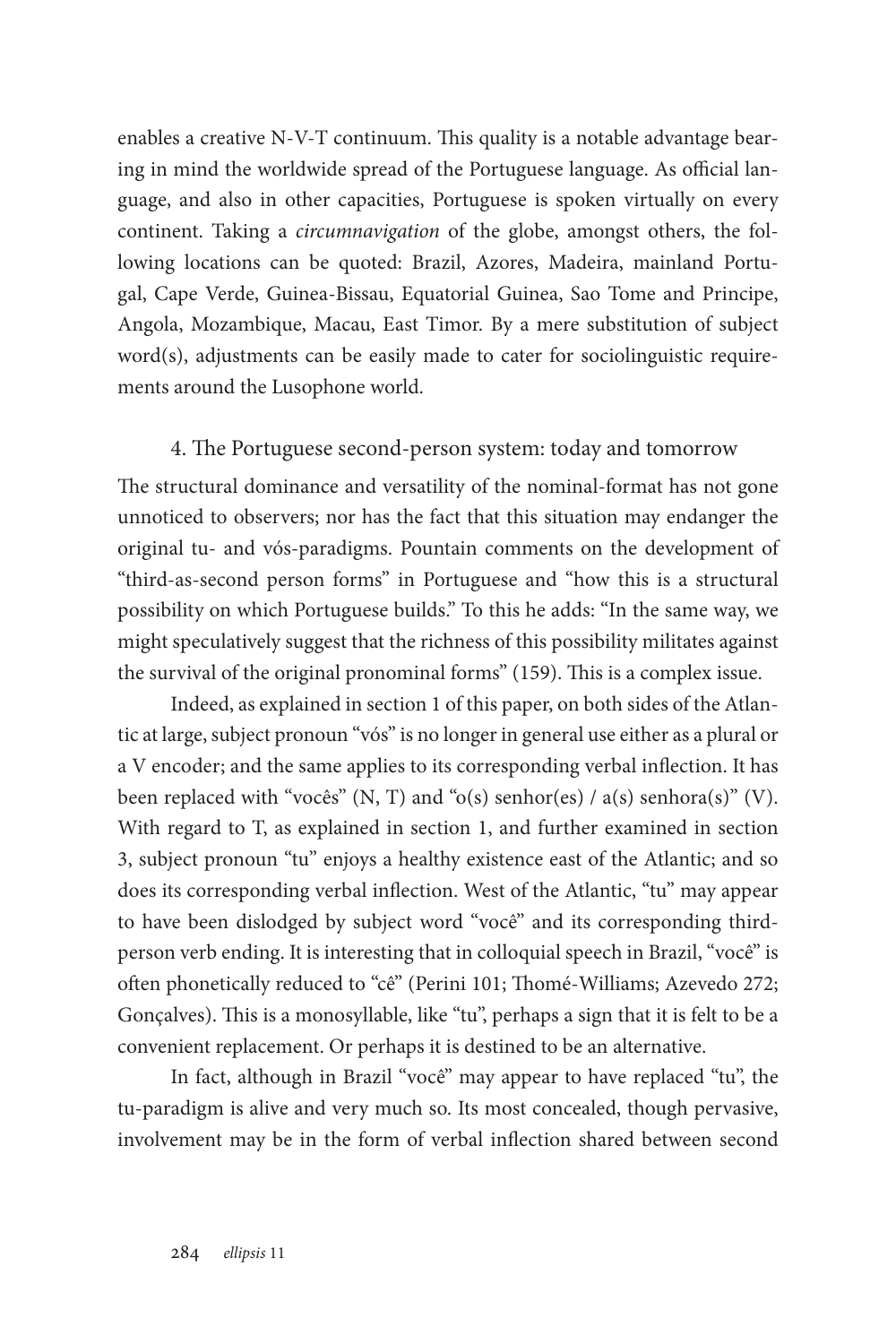and third persons. The tu-paradigm verb ending for the Imperative Mood coincides with the nominal-format third person singular Indicative Mood, Present Tense (Cook, "Portuguese Verbs" 16-18, 193; Borges-Cardoso 108-9). Therefore, "Olha!" (*Look!*) is the tu-paradigm Imperative, and "(Você) olha" is the "você" nominal-format Present Indicative. An instruction can be given in either way. In "Toma a primeira rua à direita" (*Take the first road on your right*), the addressee is being related to in T (tu-paradigm Imperative); and s/he receives a command. In "(Você) toma a primeira rua à direita" (*You take the first road on your right*), the addressee is being related to in N ("você" subject marker, expressed or omitted, plus nominal-format Present Indicative); and s/he receives a description of the required action. The verb ending, -a, is the same. This mixed verbal inflection may not be obvious to many speakers. Furthermore, it may be receiving reinforcement from the practice of conjugating "tu" subject word with third-person verb ending, a phenomenon with a significant geographical spread in Brazil, and which was discussed in section 3 of the present paper.

The conjoining of second-person pronoun "tu" with the third-person verb conjugation—e.g., Tu fala, *You speak*—is a phenomenon coming from the vernacular, what Labov would class as a "change from below" (I and II). It may shock many as being rather *ungrammatical*; and it would require an adjustment on the eastern side of the Atlantic: tu falas → tu fala. However, if it were to receive ratification from *above*, it would result in an extension to the singular of what is already established for the plural, where the different N-V-T subject constituents share the same verb ending—e.g., Vocês falam, *You speak* (N and T), Os senhores / as senhoras falam, *You speak* (V). If this shift were to materialize into standard practice, one could say that subject pronoun "tu" would have a future, not as such, but reborn as a subject marker in the nominal-format, on a par with "você" and "o senhor / a senhora".

Subject word "você" was introduced in section 1 and analyzed in section 3. This unit may be an excellent candidate for an uncommitted position of neutrality in the Portuguese N-V-T triad, comparable to the all-encompassing English *you*. To this effect, in Brazil, the "você" subject constituent would benefit from the above-mentioned shift, as it could thus be released from its close-relations link and undertake a well-defined N function. In Portugal,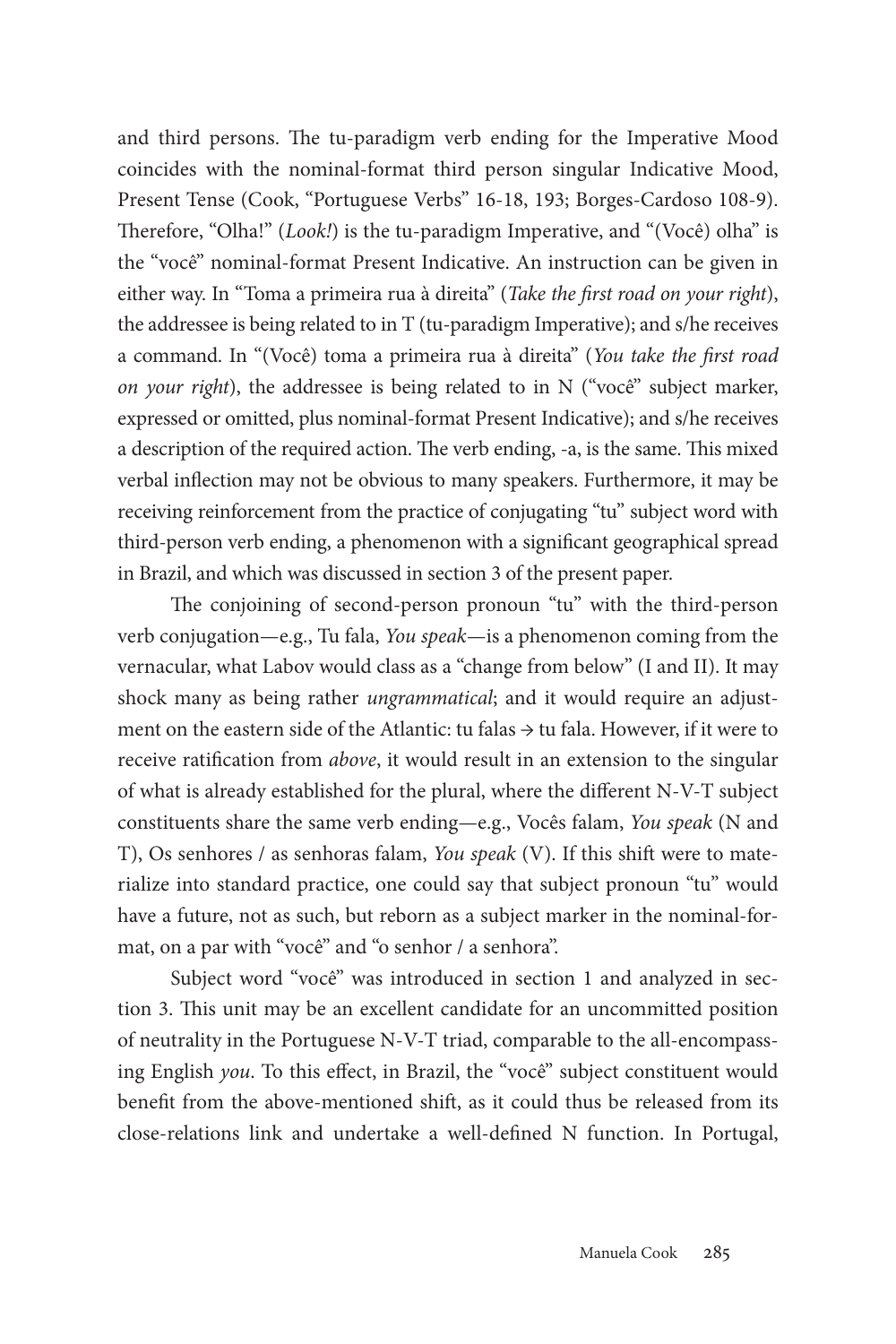"você" appears to be successfully shedding its former negative overtones, which will enable it to equally occupy a well-defined N position. In either case, as a backup, a zero subject can always provide unquestionable neutrality.

| <b>SINGULAR</b>      | <b>PLURAL</b>             | <b>TONE</b> |
|----------------------|---------------------------|-------------|
|                      |                           |             |
| tu                   | vocês                     |             |
| você                 | vocês                     | N           |
| o senhor / a senhora | os senhores / as senhoras |             |

In today's English, while N is provided grammatically, with uncommitted *you*, V and T are provided semantically via nouns and tend to be expressed vocatively. This nominal alternative is a means of compensating for the lack of a T/V pronominal distinction (Clyne et al. 17-18). In the family circle, a father will likely address his son as John, or Johnny, but he may expect the child to address him as Dad. In society at large, the general V form is "sir/madam", described in the Concise Oxford Dictionary as a "polite or respectful form of address or mode of reference" to a man/woman. For T there is a long list which includes, amongst others, "mate, dear, honey, babe" (Brown and Levinson 107-8). V and T forms are, therefore, outside elements that are brought in and added on where the N approach falls short of the intended sociolinguistic effect. In Portuguese, a vocative apposition is not needed for V or T, because morphological and syntactic provision is available for these effects—e.g., "Isto é para o senhor", *This is for you, sir*; and "Isto é para ti", *This is for you, dear*. The English apposition for V and T is more frontal and yields a sharper contrast. This may explain why Portuguese "o senhor / a senhora" appears to sound rather formal to Anglophone ears. The available translation—*sir* and *madam*, respectively—may suggest a higher grade of V content than it actually carries.

Finally, let's look beyond subject markers and revisit the contents of section 2, where we examined provision for second-person oblique forms and possessives. It was observed that elements are in use both out of the vós-paradigm—such as "vos", "convosco", "vosso"—and, much more so, out of the tuparadigm—such as "te", "contigo", "teu". Equally at work are forms that echo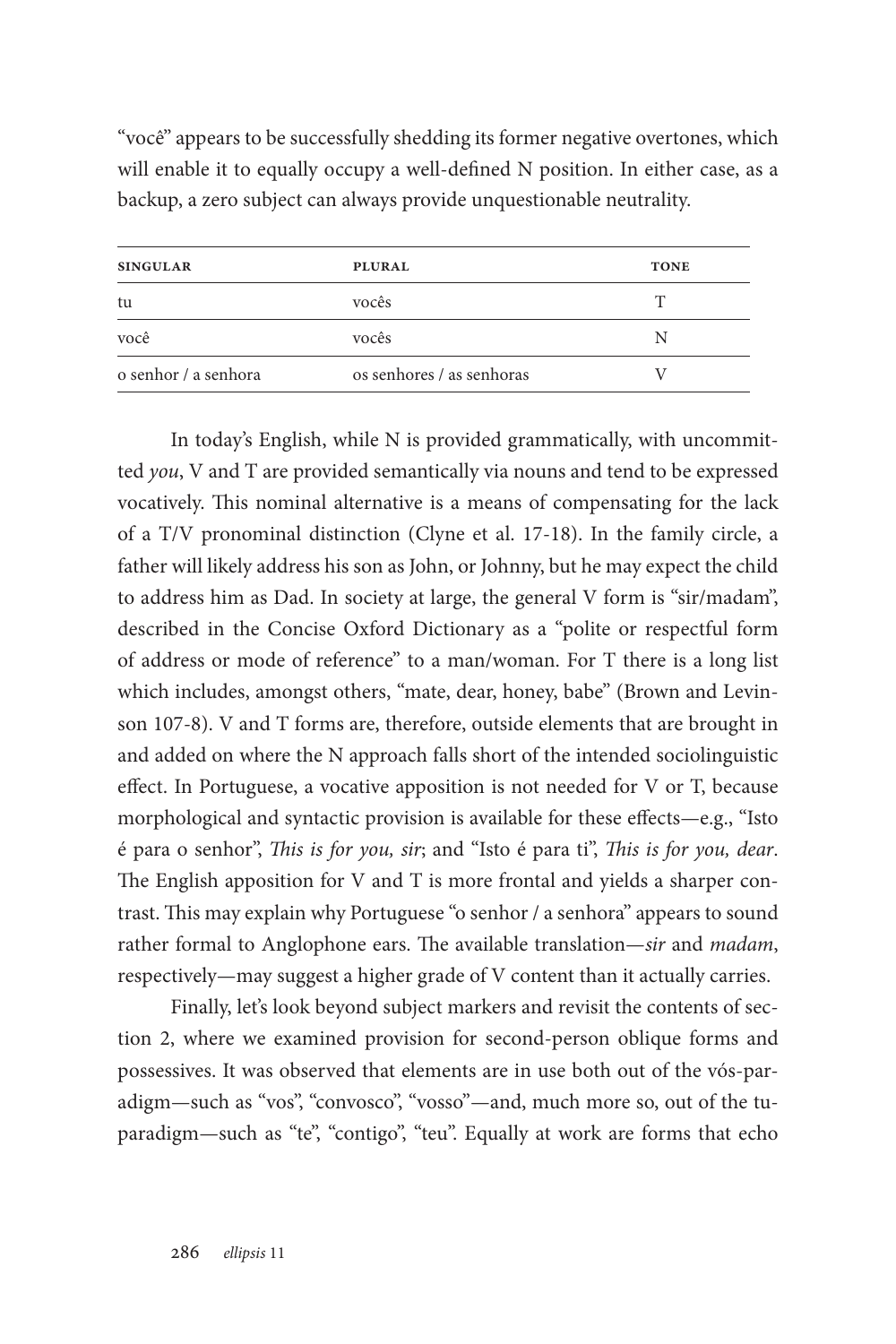the subject word(s), for instance, "você", resembling the English dual role for *you*—você fala, *you speak* (subject); eu vi você, *I saw you* (object). Except for the obliques of the tu-paradigm, there is a split between two practices, oblique pronouns or reiteration of the subject word(s). Although both can be heard east and west of the Atlantic, one is more likely to hear the former in Portugal—Muito prazer em conhecê-lo, *Delighted to meet* you—and the latter in Brazil—Muito prazer em conhecer você, *Delighted to meet you*. The future will tell whether this coexistence will be maintained.

### 5. Conclusion

In modern Portuguese, forms of address operate within a system where there have been vital changes in relation to the original second-person system inherited from Latin and headed by subject pronouns "tu" and "vós". A key step in the process of evolution has been the establishment of a nominal-format, whereby a noun element in the subject constituent results in third-as-second person forms. This is the case of "o senhor / a senhora", a noun, and "você", a noun-based word. Another decisive factor of change has been a new orientation in mode of address. As societies become less stratified and more equalitarian, a neutral approach becomes more relevant. A good candidate to this post is "você". It derives from an old honorific which, along the centuries, has undergone successive phonetic and semantic reductions and has nowadays the potential to house the notion of a neutral form of address bypassing V and T roles. Therefore, in the assessment of Portuguese second person and forms of address, the customary V/T framework of analysis for pronouns of address is inadequate on two fronts. It does not cater for noun or noun-based subject constituents; but it is limited to pronouns. It also does not cater for a platform of neutrality (N); but it is limited to a formal (V) / informal (T) dichotomy. In this paper a more comprehensive policy of assessment has been taken. Both pronominal and nominal forms of address are taken into account, and N-V-T is the framework of analysis.

Changes are taking place on both sides of the Atlantic which can result in "você" becoming an encoder for N, in its performance comparable to English uncommitted *you*. Semantically, in Portugal, this word is losing the negative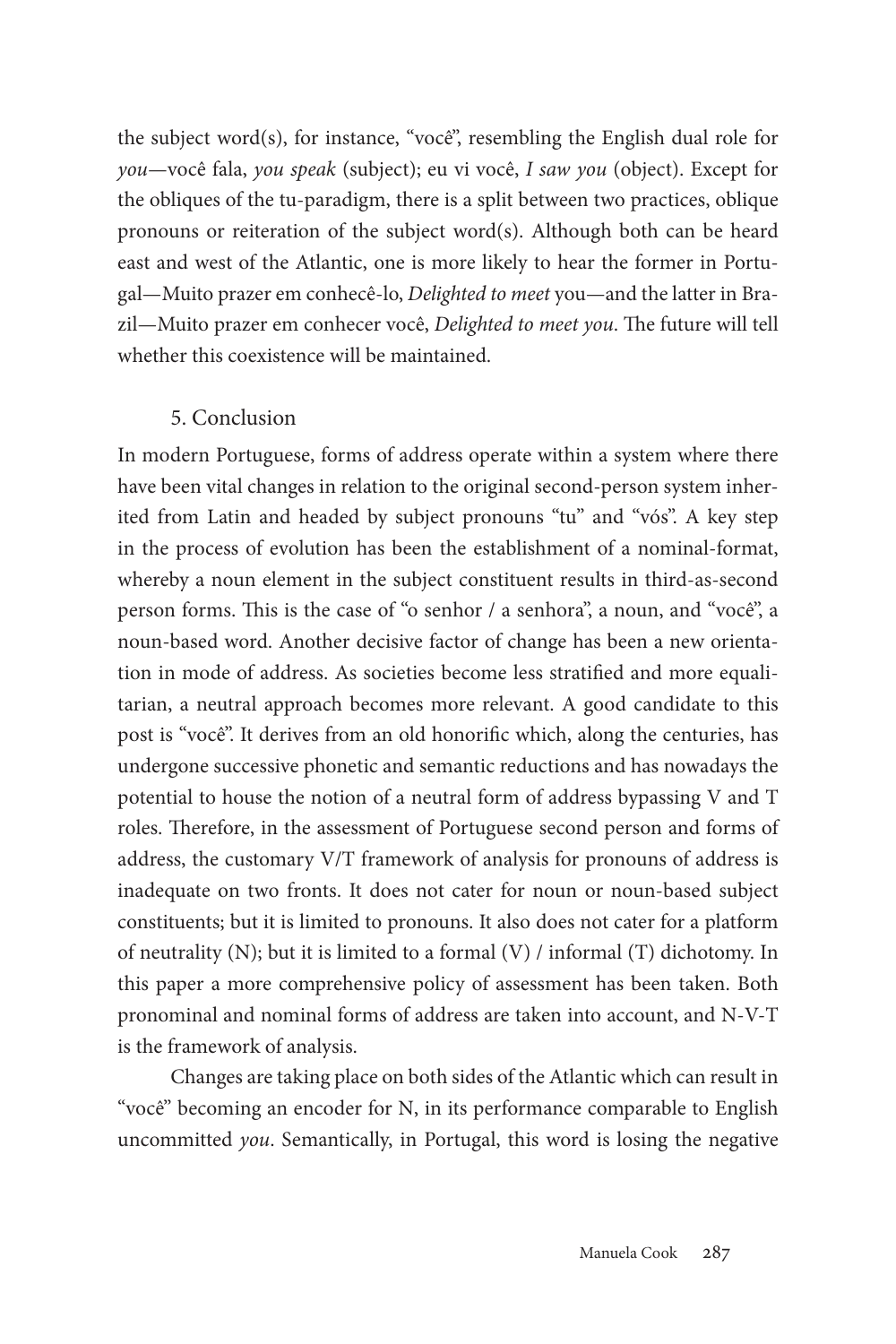overtones it used to bear, and, in Brazil, a solution may have been found to overcome its current link to the close-relations circle. Structurally, inflection may be at the core of possible changes. Although today it can be perceived as a second-person pronoun, subject constituent "você" continues to take thirdperson verb ending, as determined by the noun component in its origin. Conjugation patterns are therefore the same as for the noun subject constituent used in the V sphere, "o senhor / a senhora". In the T sphere there is variation. In Portugal, all the elements of the tu-paradigm are in usage, including subject constituent "tu" and respective second-person verb ending. In Brazil, there is a fluid situation. At national level, preference is given to "você", which is complemented with tu-paradigm oblique pronouns and possessives, for a more familiar, matey or intimate tone. In a number of states, however, "tu" is being retained, though often taking third-person verb ending. Should this practice be accepted in Brazil as a whole and indeed become norm in the Lusophone world, then the Portuguese language would have a complete N-V-T triad sharing the same verbal inflection; and shades of meaning would be left to the subject marker. V would be conveyed by a noun subject, typically "o senhor / a senhora" and T by "tu". N would be performed by uncommitted "você" as an alternative to the current zero-subject approach.

We have seen how the Portuguese forms of address and second-person system rely chiefly on the nominal-format. Notwithstanding, elements from the former "tu-vós" model still make their presence felt, albeit with updated duties. This compromise may continue in the future. Old subject pronoun "vós" has fallen out of general use but "tu" may have withstood the test of time. One can speculatively contemplate a scenario in which the latter will assume a renewed identity and enter the nominal-format, as a T subject constituent on a par with "você" for N and "o senhor / a senhora" for V. Mainly out of the tu-paradigm, but to some extent also out of the vós-paradigm, forms are in currency for object pronouns and possessives. In some cases there are nominal alternatives, in an oscillation of practice that may continue or eventually give way to a single route. As one final comment on the nominal-format, mention must be made to the fact that, semantically, the noun element opens endless possibilities. This feature is of particular relevance in a language like Portuguese, which is spoken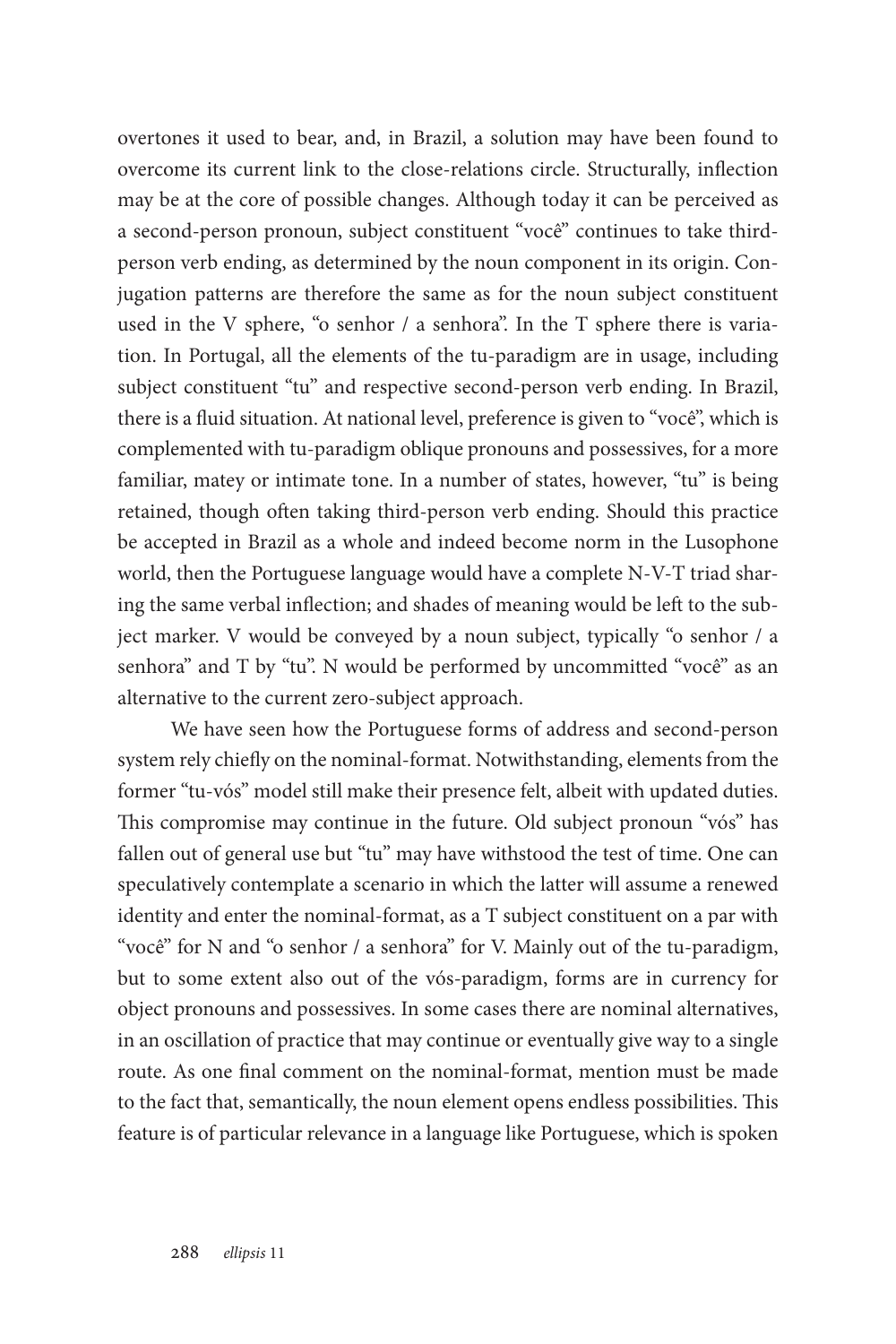in different parts of the globe, inasmuch as it can attend to a wide spectrum of sociolinguistic preferences and N-V-T nuances around the Lusophone world, now and in the future.

#### Works Cited

- Azeredo, José Carlos. *Fundamentos de Gramática do Português.* Rio de Janeiro: Jorge Zahar, 2000. Print.
- Azevedo, Milton M. *Portuguese. A Linguistic Introduction*. Cambridge: Cambridge UP, 2005. Print. Azurara, Gomes Eanes de. *Crónica dos Feitos da Guiné. II Texto*. Lisboa: Dias Dinis, 1949. Print.
- Barbosa, P., M. Duarte, and M. Kato. "Null Subjects in European and Brazilian Portuguese." *Journal of Portuguese Linguistics.* Web. 23 Jun. 2013. <http://repositotium.sdum.uminho.pt/bitstream/>.
- Barros, Vítor Fernando. *Gramática da Língua Portuguesa.* Lisboa: Edições Colibri, 2011. Print. Bechara, Evanildo. *Moderna Gramática Portuguesa.* Rio de Janeiro: Nova Fronteira, 2009. Print.
- Bell, Allan. "Back in Style: Reworking Audience Design." *Style and Sociolinguistic Variation.* Cambridge: Cambridge UP, 2001: 139-169. Print.
- Borges-Cardoso, Daisy Bárbara. "Variação e mudança no português brasileiro: gênero e identidade." Diss. U of Brasília, 2009. Print.
- Brown, Penelope, and Stephen C. Levinson. *Politeness. Some universals in language usage*. Cambridge: Cambridge UP, 1987. Print.
- Brown, Roger, and Albert Gilman. "The Pronouns of Power and Solidarity." *Style in Language.* Cambridge, MA: MIT Press (1960): 253-76. Print.
- Clyne, Michael, Catrin Norrby and Jane Warren. *Language and Human Relations. Styles of Address in Contemporary Language*. Cambridge: Cambridge UP, 2009. Print.
- Cook, Manuela. "On the Portuguese Forms of Address: From 'Vossa Mercê' to 'você'." *Portuguese Studies Review* 3.2 (1995): 78-89. Print.
	- \_\_\_\_\_\_ . "'You' the customer in the Portuguese language of advertising." *International Journal of Iberian Studies* 9.1 (1996): 19-27. Print.
		- \_\_\_\_\_\_ . "Uma Teoria de Interpretação das Formas de Tratamento na Língua Portuguesa." *Hispania* 80.3 (1997): 451-464. Print. English version: *A Theory for the Interpretation of Forms of Address in the Portuguese Language.* Web. 23 Jun. 2013. <www.lusophonepublishing.com/nvt-theory.html>.
	- \_\_\_\_\_\_ . *Portuguese Verbs Explained, an essential guide*. Knebworth: Able, 2004. 2nd ed. Greenhithe: Lusophone Publishing, 2009. Print.
		- \_\_\_\_\_\_ . "Portuguese forms of address—not V/T but N-V-T." *ACIS Conference*. King's College, U of London. 4-6 Sep. 2012. Presentation.
- Coupland, Nik. "Language, situation and the relational self: Theorizing dialect-style in Sociolinguistics." *Style and Sociolinguistic Variation.* Cambridge: Cambridge UP, 2000: 182- 210. Print.